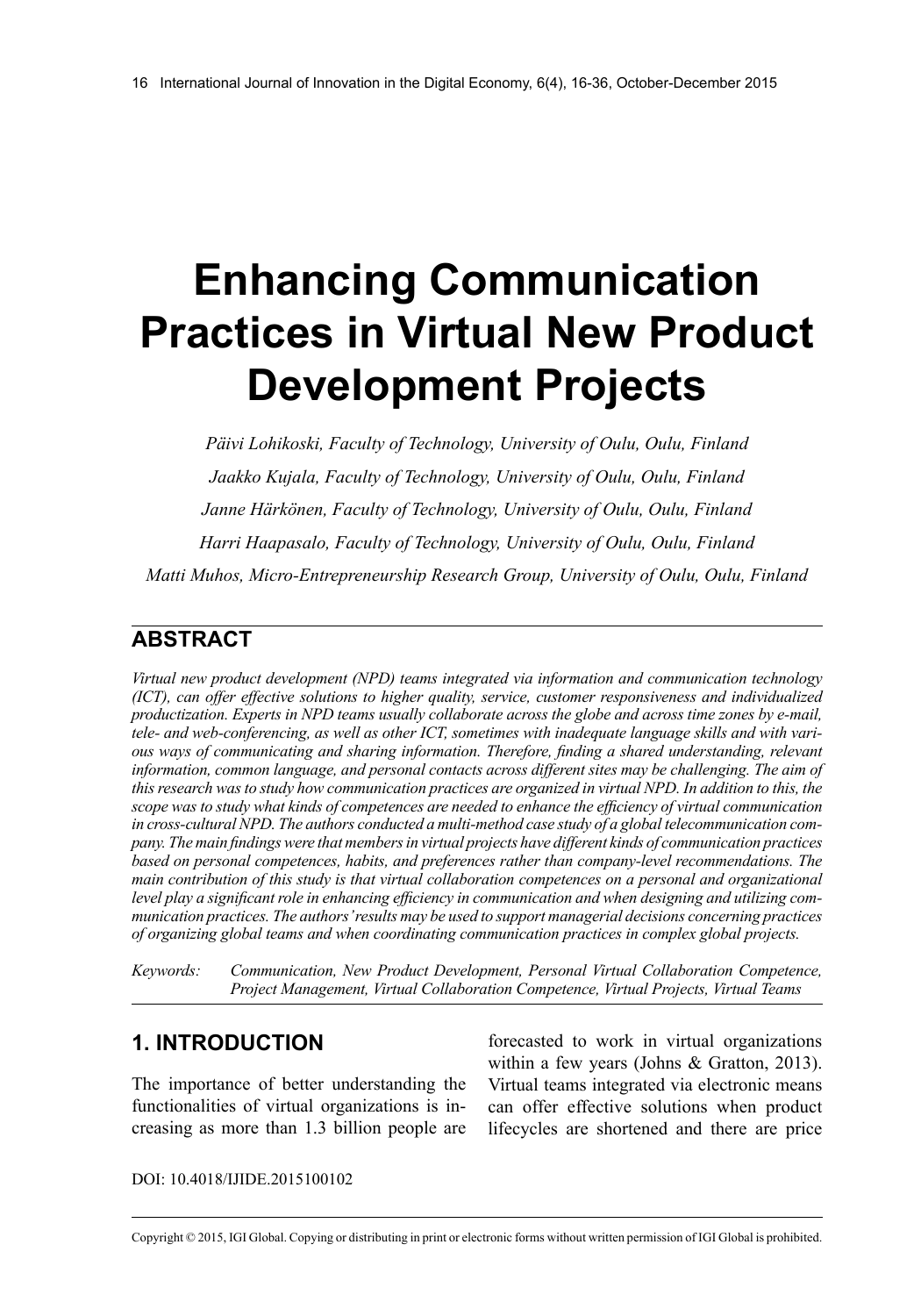and fulfillment time related pressures, along with demands for higher quality, service, and customer responsiveness, and individualized productization (Lee-Kelley, 2002). In global companies, the possibilities of responding to the competition are often limited to leveraging existing in-house competencies, resources, and capabilities in new product projects quickly by forming global virtual teams (Cooper, 2011). Collaborative virtual teams can enable integration and the alignment of human resources to better tap into the external business environment (Nemiro et al., 2008).

Information in organizations is usually processed through integration mechanisms presented by Daft and Lengel (1986) consisting of documents, reports, databases, company strategies, meeting practices, and media offered for communication. However, new collaboration technology offers additional electronic platforms for communication in virtual teams allowing people to work together by using electronic tools such as e-mail, chat, and video conferencing (Te´eni et al., 2007; Brown et al., 2007). Communication´s role is crucial and it has an effect on overall employee performance and job satisfaction (Pettit et al., 1997).

Companies require innovations, value, quality, and service and there is no room for inefficiency (Davenport & Prusak, 2005). Thus, product development is usually very complex by nature and tremendous amounts of information must be transferred within the product development team (Ulrich & Eppinger, 2000). However, there is the opportunity for collaborative work to be effectively arranged in various different ways in virtual organizations (Brown et al., 2007). Effective virtual collaboration has been referred to as virtual team competence by Hertel et al. (2005) and virtual competences by Wang and Haggerty (2009). In addition, Lohikoski and Haapasalo (2013) have suggested that virtual competences at the organizational and personal levels can enhance knowledge transfer in virtual NPD. Here, we have discussed how virtual collaboration competences can potentially enhance communication in virtual NPD. Research questions were formed as follows:

- 1. What are the characteristics of communication practices in virtual NPD?
- 2. What kinds of competences are needed to enhance communication?

The basis of this study lies in the virtual project team literature and in the virtual collaboration literature, which we aim to contribute to by refining theory from the perspective of virtual communication. In addition, we offer tools for those managing virtual organizations to increase efficiency in information sharing and collaboration among experts. A case study was conducted in a global telecommunication company with virtually operating global teams. Methodologically, we combined semistructured interviews and electronic surveys on selected team members and their leaders (project managers, line managers, and program managers) in Finland, Poland, China, and the United States. In addition to this, electronic survey data was collected and analyzed including team members located in seven different countries globally.

#### **2. THEORETICAL BACKGROUND**

#### **2.1. Definition of Virtual NPD Projects**

Virtual teams are geographically, organizationally, or otherwise dispersed collections of individuals who use different forms of ICT to accomplish a specific goal (Martins et al., 2004; Zigurs, 2003; Jarvenpaa et al., 2004). ICT enables the creation of new kinds of spaces that are real to the people inhabiting them, but they are not the same as physical locations (Lipnack & Stamps, 2000). According to Kirkman and Mathieu (2005), even co-located teams can exhibit high levels of virtuality, because team members mainly use ICT in coordinating and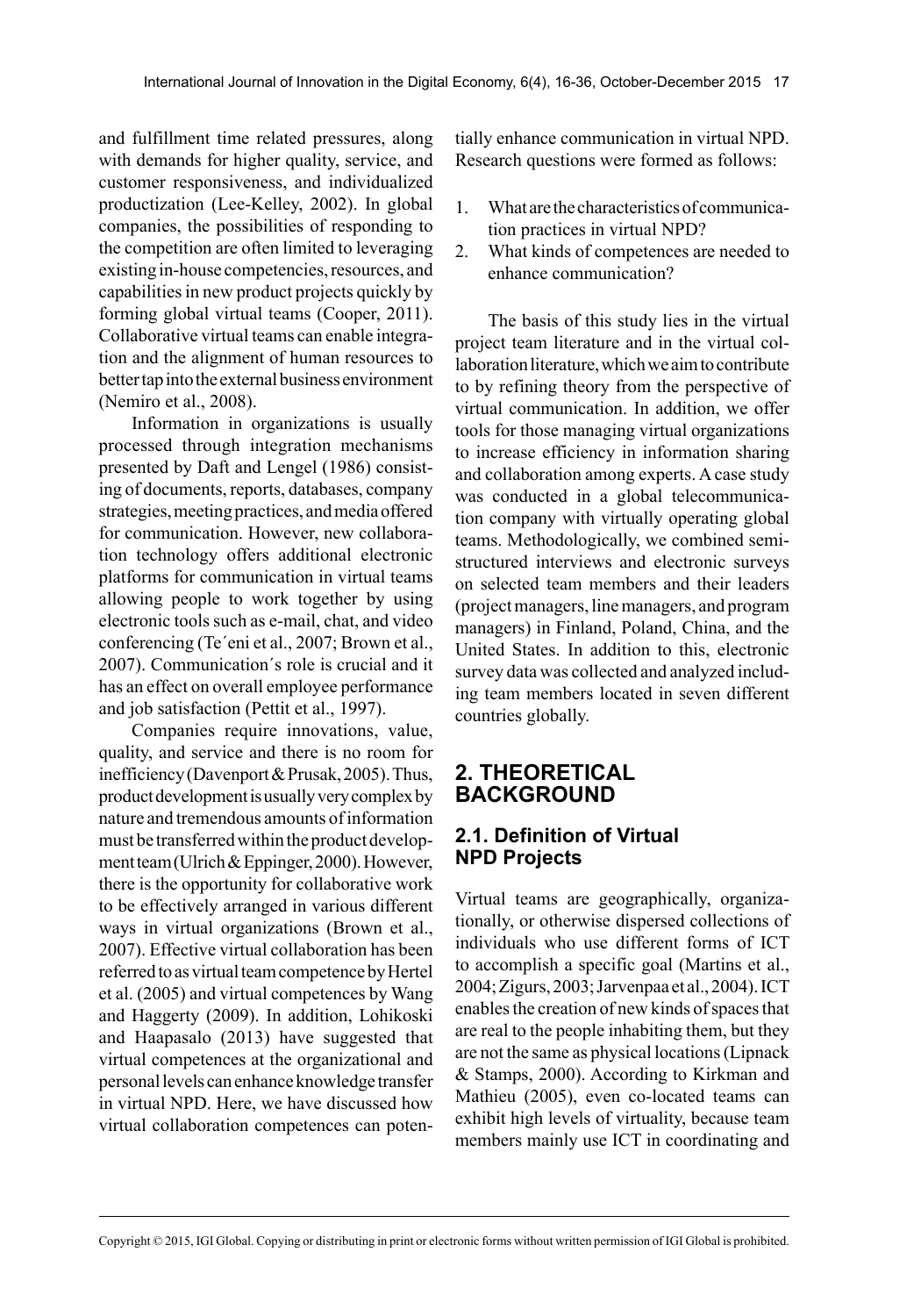executing work tasks, even if they are at the same location. Therefore, the physical location of the teams is not necessarily dominant in determining their virtuality.

The advances of virtual NPD teams combine the positive aspects of regular teamwork with flexibility and independency from time and space constraints, which enables the integration of remote locations and the benefit of expert knowledge. Most of all, market demands can be addressed more flexibly (Lipnack & Stamps, 2000).

#### **2.2. Communication**

The goal for efficient communication in virtual teams is to generate action or change, or to create common understanding for organizational objectives (Faraj et al., 2011; Malhotra et al., 2007; Dennis et al., 2013; Snowden & Boone, 2007; Cooper et al., 2004). Communication basically refers to team members' patterns of exchanging information and knowledge (Johns & Gratton, 2013). Therefore, knowledge guides employees´ thoughts, behavior, and communication (Spek van der & Spijkervet, 1997). Several definitions of knowledge have been identified in the literature, but the most commonly used definitions in knowledge management studies are explicit and tacit knowledge. Nonaka and Takeuchi (1995) described formal knowledge as explicit knowledge that is easy to transmit between groups and individuals. It is usually represented in the form of specifications, codes, documents, numbers, or different kinds of formulas. Explicit knowledge is drawn from data that has been stored in information systems (Davenport & Prusak, 2005). However, tacit knowledge – first identified by Polanyi (1958, 1966) – is personal knowledge, insights, knowhow, and deep understanding of contexts and it is usually hard to communicate formally to others. Choo (1998) has discovered that tacit knowledge is used by organization members in their work and in making interpretations of their world in general. It is hard to articulate, because it can mainly be used in action when doing tasks at work. Only human beings led by

tacit knowledge have the capability to generate new knowledge. Choo (1998) has also added that tacit knowledge means intuition, judgment, and common sense – the capacity to accomplish tasks without questioning everything. With groups, tacit knowledge can exist in relationships, distinct practices, and social networks that emerge over time.

The quality of communication is crucial in organizations (Spek van der & Spijkervet, 1997). In order to build strong interpersonal communication and relationships within organizations, a variety of competences are required. It is generally agreed by Bergiel et al. (2013), Holton (2013), Malhotra et al. (2007), and Snowden and Boone (2007) that written, verbal, oral, and cultural understanding and language skills are needed to ensure efficient communication between parties. Team members in virtual NPD projects are often multicultural, and therefore cultural and personality issues need to be considered when forming teams, sharing tasks, communicating, and giving feedback (Johns & Gratton, 2013; Holton, 2001; Badrinarayanan & Arnett, 2008; Gressgård, 2011; Faraj et al., 2011). It has also been strongly addressed in previous research that it is especially significant to understand development and the meaning of trust when communicating in virtual teams and when forming virtual teams (Malhotra et al., 2007; Vittal et al., 2010; Holste & Fields, 2010; Mitchells & Zigurs, 2009). Trust is needed because it has a link to power and power use. Knowledge is power and one does not share information without getting something in return. Culture affects in the way people deal with information and therefore communication needs to be managed carefully to enhance development of trust. (Huijser, 2006.) As a summary, it can be stated that communication in organizations is organized to: (1) enhance commitment, (2) generate change and action, (3) enhance the development of trust, and (4) transfer knowledge and information between teams and individuals. The success of organizations is often related to their ability to recognize different forms of information and knowledge and know how to utilize them in practice.

Copyright © 2015, IGI Global. Copying or distributing in print or electronic forms without written permission of IGI Global is prohibited.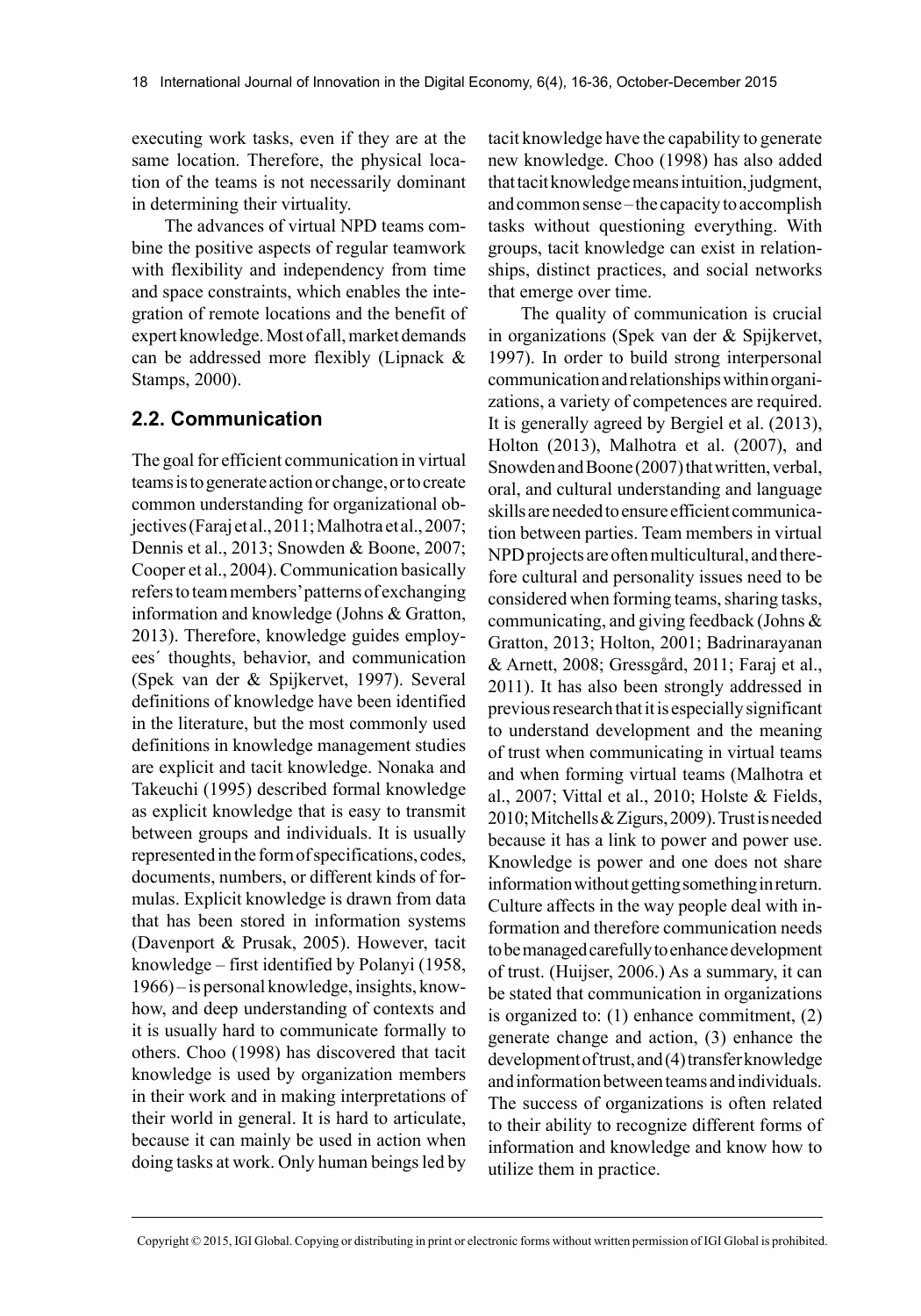#### **2.3. Communication Needs in NPD Projects**

Martins et al. (2004) conducted a literature review on virtual teams and suggested that moderators behind virtual team performance are organizational culture, leadership, support, and coaching, which have an impact on team processes that consist of planning and goal setting, communication actions, and interpersonal issues. Dietrich et al. (2013) found that some coordination practices are superior to others in an environment that is complex and rich in uncertainty.

Organizational communication systems are established to support information flow between employees and to support the whole organizational entity. Davenport and Prusak (2005) define information as messages that are meant to shape the message receiver's opinion or insights and to generally make a difference. Information is exchanged between individuals, and in addition, information systems have a link to customers and suppliers aside from the complex network of home organization (Te´eni et al., 2007). Te´eni et al. (2007), Brown et al. (2007), and Hertel et al. (2005) suggest that a project needs guidelines for communication; rules are needed on what information is shared and when and how team members are expected to communicate and how often. It is also essential to determine which tools are appropriate for team interaction. Efficient communication processes are also needed to prevent misunderstandings and conflict escalations. Also Ulrich and Eppinger (2000) and Lohikoski and Haapasalo (2013) emphasize the importance of communication coordination among activities between team members. Table 1 presents the relevant communication issues in common phases of the project.

Formal communication must be supported by informal communication that allows the development of collective values amongst team members. Ad hoc informal communication – either face-to-face, through instant messaging, or chat – in a virtual office has been suggested as one of the most useful mechanisms in breaking down individual and organizational barriers (e.g., Brown et al., 2007). Basically, communication has an input to tasks and norms, and communication affects the distance between the message sender and the receiver (Te´eni et al., 2007). In addition, there should also be a focus on management support systems, communication about expectations and objectives, and enough time for formal and informal discussions. Follow-up procedures also have significance (Brown et al., 2007). Miller (2006) also emphasizes technical and content reviews as essential factors in organizational information processing. Hertel et al. (2005) have emphasized the importance of providing clear success criteria and facilitating feedback processes across the distance.

#### **2.4. Communication Practices**

The amount, usability, and quality of ICT tools are crucial in virtual projects. Also important is the accessibility to technology and the quality and availability of databases and information systems (Miller, 2006; Zigurs, 2003). Information moves around organizations through hard and soft networks. A hard network has a visible and strict infrastructure; wires, delivery vans, satellite dishes, post offices, addresses, and electronic mailboxes. The messages that are transmitted via these tools are e-mails, traditional or paper mail, delivery service packages, and Internet transmissions. The soft network is less visible; it might be a note or an article given ad hoc (Davenport & Prusak, 2005). Daft and Lengel (1986) describe organizational tools for communication as integrating mechanisms including various types of tools, strategies, documentation, and meetings related to, for example, decision-making, planning, and follow up. In addition, Lumsden and Lumsden (2004) have studied electronic systems, such as teleconferencing, video conferencing, online meeting systems, and collaborative groupware. Figure 1 describes the typical communication mechanisms in virtual NPD projects.

Davenport and Prusak (2005) have found that the amount of knowledge in an international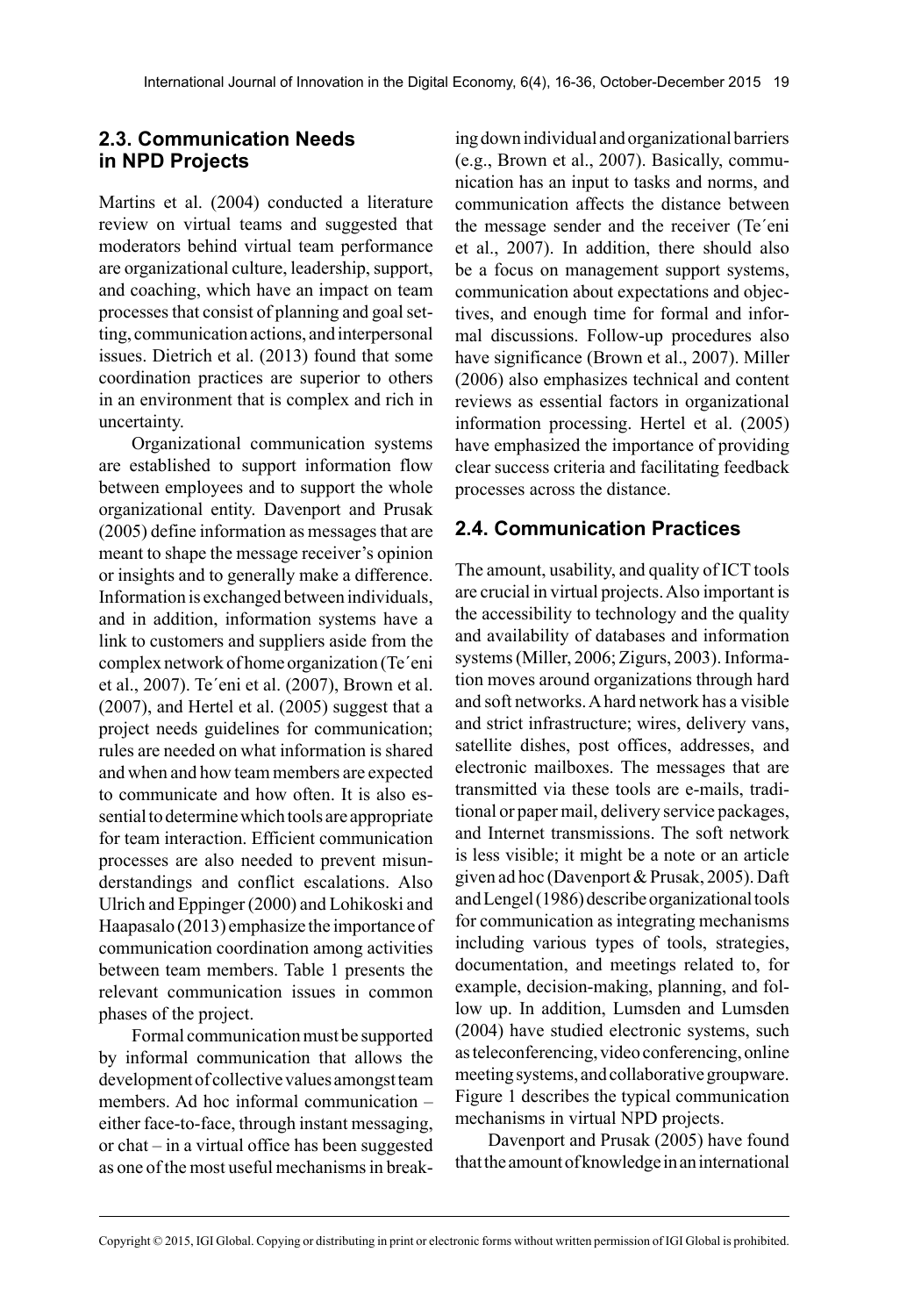*Table 1. Characteristics of virtual NPD project teams' communication needs and practices* 

| <b>Project Phase</b>                                                                                                                                                                                                                                                                                                                                                                                                                                                                                                                                                                                                                     |
|------------------------------------------------------------------------------------------------------------------------------------------------------------------------------------------------------------------------------------------------------------------------------------------------------------------------------------------------------------------------------------------------------------------------------------------------------------------------------------------------------------------------------------------------------------------------------------------------------------------------------------------|
| Planning<br>• Project vision, mission, priority, rules, and success criteria are established and communicated (Hunsaker $\&$<br>Hunsaker, 2008; Martins et al., 2004). Members need to believe the team has an urgent and useful purpose. Clear<br>rules of behavior need to be established (Katzenbach & Smith, 2005).<br>• Setting up a reward system, defining the level of virtuality, and selecting proper ICT tools (Mukherjee et al.,<br>2012; Hertel et al., 2005; Drouin et al., 2010).<br>• Technological requirements for communication are defined (Hunsaker & Hunsaker, 2008; Martins et al., 2004).                        |
| Project initiation / kick off workshops<br>• Establishing and managing team boundaries, developing shared mental models, awareness, and motivation.<br>Managing communication processes and orienting to the task (Hunsaker & Hunsaker, 2008; Martins et al., 2004).<br>• Relationship building phase. Testing and discovering norms and boundaries of what kind of behavior is<br>acceptable (Tuckman, 1965). NPD demands enriched member interactions and greater group cohesiveness.<br>Promoting a sense of shared identity, cohesiveness, and technology use (Mukherjee et al., 2012; Drouin et al.,<br>2010; Hertel et al., 2005). |
| Working phase, mid-stream<br>• Promoting communication, motivation, and knowledge management within the team. Managing virtuality-related<br>problems (Mukherjee et al., 2012; Drouin et al., 2010).<br>• Steps are taken in initiations, managing team boundaries, and establishing working conventions and norms.<br>Ground rules are defined (Hunsaker & Hunsaker, 2008).<br>• Group cohesion is found, establishing new group-generated norms and task conflicts are avoided to ensure<br>harmony. The group can concentrate on the functional role-relatedness phase with problem solving skills and<br>efficiency (Tuckman, 1965). |
| Lessons learned<br>• Rewarding and annotating success (Hunsaker & Hunsaker, 2008; Zigurs, 2003).<br>• Recognizing achievements, considerateness of team members' needs. Re-integration of team often takes place<br>again and therefore careful disbanding is important (Mukherjee et al., 2012).                                                                                                                                                                                                                                                                                                                                        |

company is often vast and scattered among offices and plants. They stated that knowledge is valuable only if it is accessible. It has also been suggested by Jong et al. (2007), Faraj et al. (2011), Li (2010), and Vanhala and Ahteela (2011) that the degree of synchronization of communication needs to be taken into account. In virtual team communication, different kinds of platforms for collaboration offer opportunities for working together. Also basic tools, such as e-mail, chat, or video conferencing are often used (Te´eni et al., 2007). Thus, Miller (2006) emphasizes how new communication technologies offer organizational participants a wide array of interaction possibilities that differ significantly from traditional work methods. Management support systems and decisionmaking options can also significantly differ from the ones at traditional work settings.

Face-to-face communication has the highest level of synchronization and advances in tacit knowledge transfer. Human and ICTrelated delays ought to be planned and taken into consideration when managing virtual NPD projects (Jong et al., 2007; Faraj et al., 2011). In addition, Hoefling (2008) states that face-toface meetings are often difficult to arrange due to time differences and financial restrictions, and therefore alternatives need to be identified to replace the richness of face-to-face communication. It is suggested that a crucial issue in communication is to choose proper tools and methods for communication.

## **2.5. Virtual Collaboration Competence**

Bedwell et al. (2012) have suggested that collaboration is by definition based on reciprocity and shared goals in addition to the participation of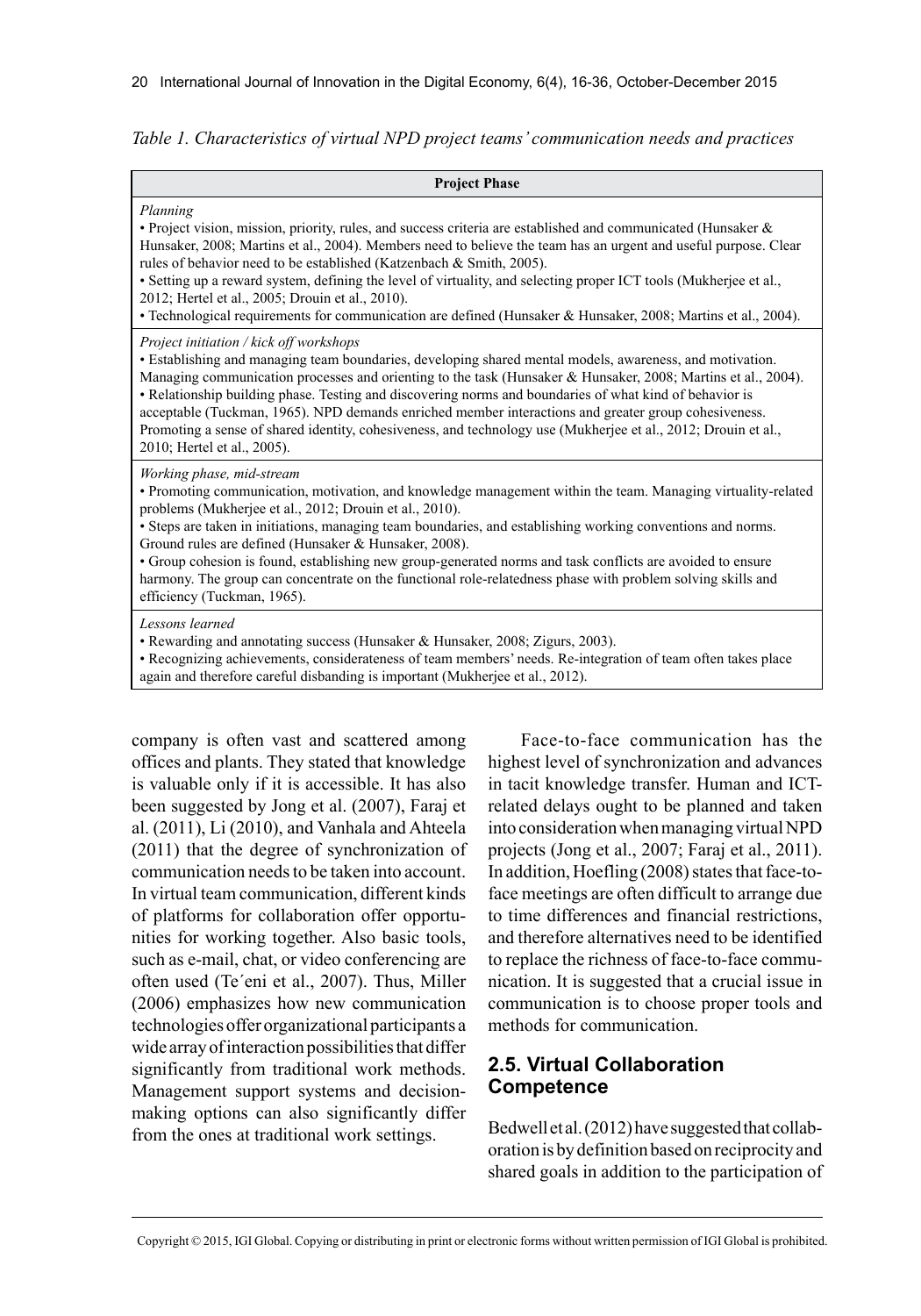



team members in joint activities. Collaborative teamwork is an evolving process incorporating also coordination, cooperation, and teamwork. Chiocchio (2011) suggests that collaboration basically enhances the positive effect of trust and therefore it improves team performance. In addition, task conflicts are reduced. With virtual collaboration competences, the information flows between individuals can be enhanced. On the contrary, without virtual collaboration competence, communication can lead to misunderstandings, inadequate information flow, and misinterpretations in different habits of exchanging information, which can cause harmful conflicts (Lohikoski & Haapasalo, 2013). Anantatmula and Kanungo (2010) have stressed the point that virtual teams and organizations need individuals that are willing to participate extensively in conversations and individuals that have credibility and collectivist values. Therefore, cultural background and values can be significant for a team's success.

Wang and Haggerty (2009) have also suggested that new skills for working successfully in virtual organizations are needed. There are some essential issues that affect virtual competencies. Face-to-face meetings and training for virtual work can help to overcome the problems in technology. Also technology skills and general familiarity with lean media are important. In addition to this, informal communication between team members is needed in order to create interpersonal relations with team members, which is also what Malhotra et al. (2007) and Luther and Bruckman (2011) have discovered. In addition, they highlight that it is very difficult to co-operate in virtual organizations without knowing colleagues personally at some level. In sharing documents and materials, Malhotra et al. (2007) have suggested shared rules for sharing and versioning the documents and rules for when to comment and communicate on the team's work. The structure of the meetings is also very important in order to secure efficient communication. In addition to this, Zigurs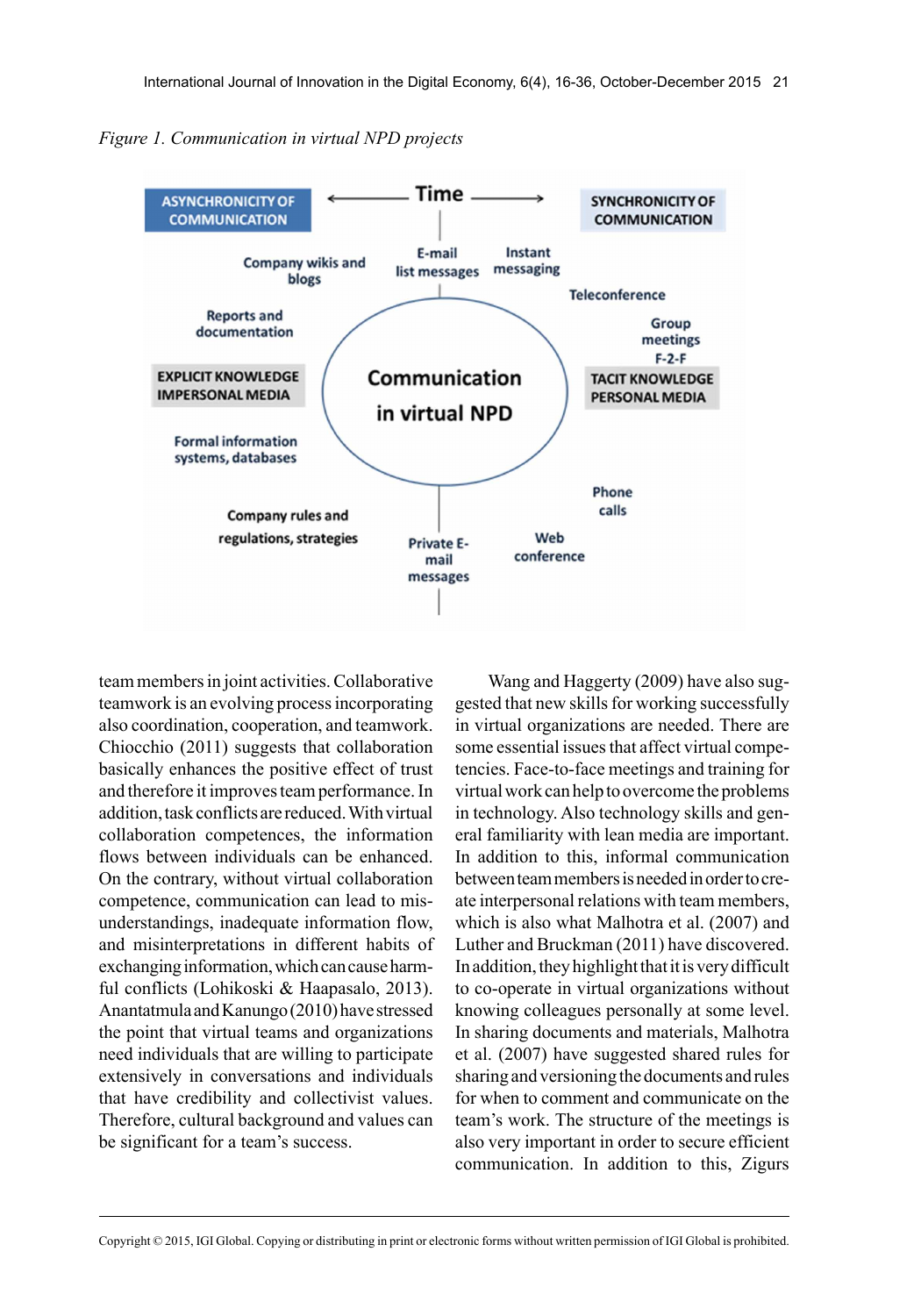*Figure 2. Relationship between OVCC, PVCC, and communication practices*



(2003) has emphasized the significance of explicit training in communication practices and cultural issues. According to previous studies by Lohikoski and Haapasalo (2013), training in communication practices should especially focus on cultural and communication issues, such as writing clear and structured e-mail messages. Also concentrating on fact-based communication is beneficial in virtual communication and when solving conflicts. Active communication on goals, active follow up, and various ways of giving feedback play a significant role in the success of virtual teams. Active leader presence in the virtual environment plays a significant role.

Faraj et al. (2011) have discovered that by combining people with strong expertise and strong vision together, great innovations can be achieved in new products and processes, but passionate work orientation can also create problems. In addition to this, cultural differences can challenge the virtual team's success, if not managed properly. Therefore, appropriate management skills, negotiation skills, and training for virtual work are needed. Hertel et al. (2005) have emphasized virtual team competency that includes conscientiousness, integrity, co-operativity, communication skills, and selfmanagement skills in addition to cross-cultural skills and the ability to build interpersonal trust. Communicating about goals and team roles is also crucial for team performance. Figure 2 describes the personal virtual collaboration competence (PVCC) and organizational virtual collaboration competence (OVCC).

## **3. CASE STUDY: COMMUNICATION IN VIRTUAL NPD PROJECTS**

## **3.1. Multi-Method Case Study**

Multi-method case study was designed through a case study approach combining literaturebased semi-structured interviews and also electronically obtained survey data. Yin (2009)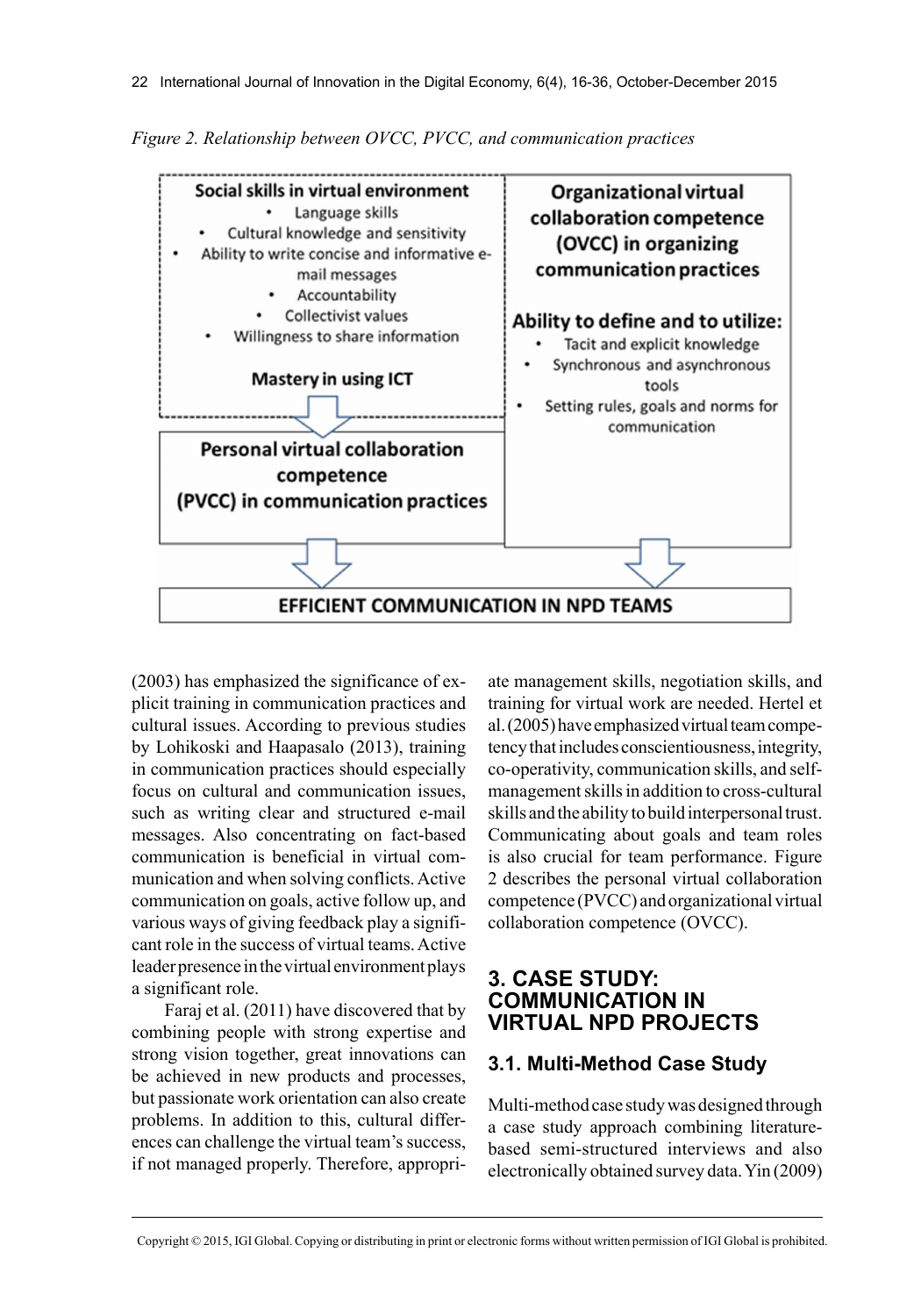



emphasizes the relevance of the case study for research and also the significance of trust from the informants to acquire valid and reliable data for research. In management studies, case studies can identify key factors, new competencies, logics, and sources related to dynamic and organizational capabilities (Ridder et al., 2009). In research design, phase themes for the interviews and methods were designed separately; however, in analyzing and interpreting the results, the research data was handled both separately and together. Qualitative and quantitative data were used to complement each other. The theoretical framework and the central themes for the interviews and the analysis are presented in Figure 3.

Components of the study units of communication needs in different phases of the NPD project presented in figure 3 are described more specifically as follows:

1. **Planning:** Asynchronous or synchronous tools in planning procedures, meetings, decision making, selecting team members, communication infrastructure, rules and norms for communication, selecting ICT tools, considering cultural backgrounds, considering professional background.

- 2. **Start:** Kick off meeting practices, decision making, deciding rules and norms for communication, team building practices.
- 3. **Working Phase:** Access to relevant information, decision making procedures, support mechanisms, strengths and problems in virtual communication, meeting practices.
- 4. **Lessons Learned:** Best practices for virtual team´s communication, characteristics for efficient team member, team spirit, quality of communication, lessons learned practices.

Finally results were analyzed and enriched with the survey data. In addition, managerial implications were suggested based on both theory and for practice.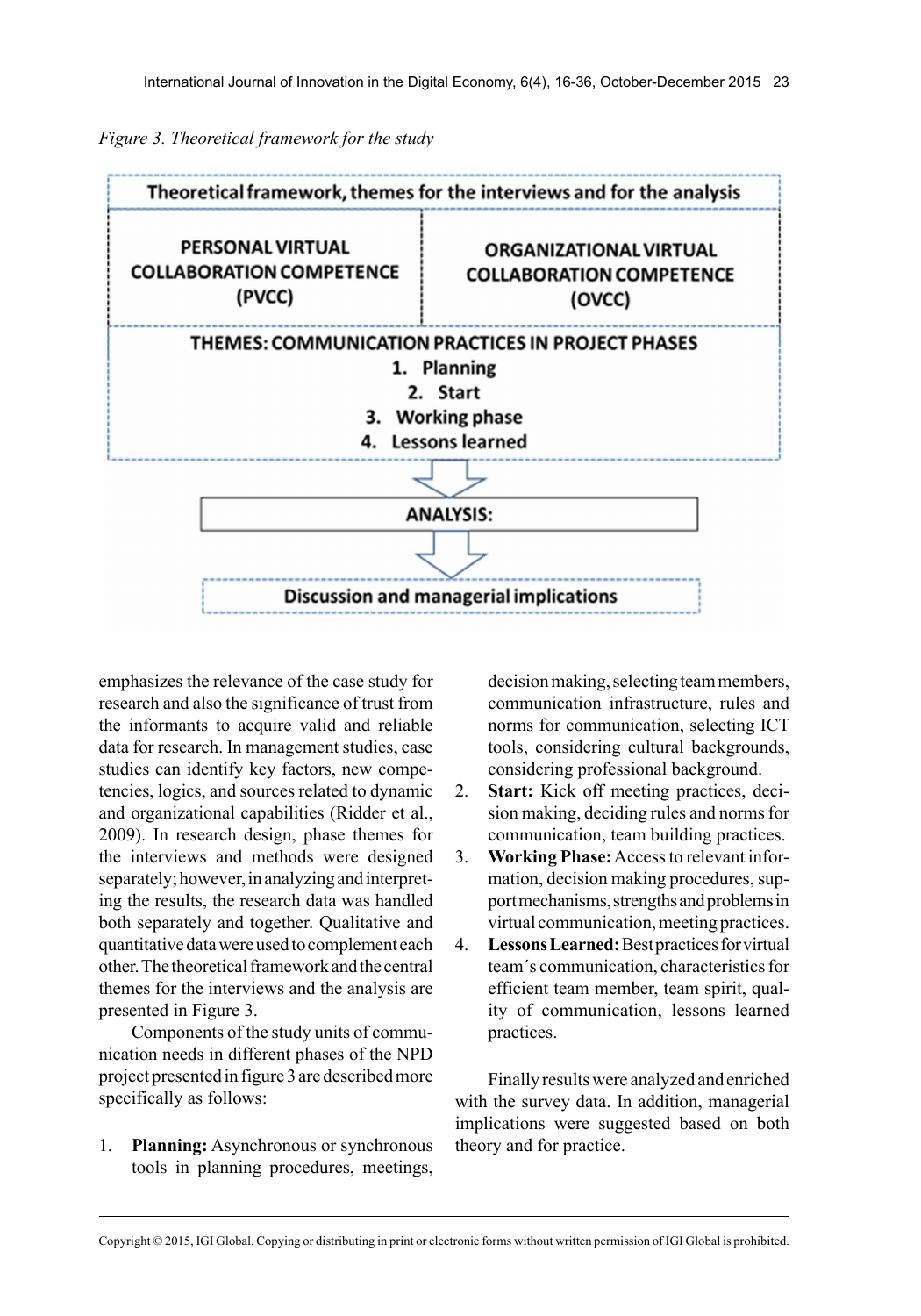#### *3.1.1. Qualitative Semi-Structured Interviews*

The themes for the interviews are based on communication practices in virtual organizations, the division which was also used in processing the research data. Altogether, 11 leaders and 12 expert teams were interviewed at sites in the USA, Finland, China, and Poland in order to obtain reliable data on the studied phenomena. The teams in Finland were interviewed face-toface with participants also via teleconference. The teams in America, China, and Poland were interviewed in a web-conference meeting room, which is very similar to a face-to-face meeting. Each interview was recorded. The team interviews took from 50 minutes to two hours and 15 minutes, and the leader interviews took from 35 minutes to over one hour, depending on the informants. The content was analyzed by using the theoretical framework of this study to answer the research questions. Qualitative data was diverse, deep, complex, and subtle, as Seale et al. (2004) have described some of the characteristics of good qualitative research.

## *3.1.2. Electronic Survey*

Quantitative data was collected via survey. Informants were invited to participate in the survey via e-mail, also two additional reminders were sent to potential participants during the study. Two online electronic surveys were active for five months, 94 employees completed the questionnaire with a 69% response rate. Webropol, an Internet-based survey program was used and participants could complete the survey only once. The questionnaire was built on interview themes and a 4-point Likert scale was used. Data was processed in Excel sheets.

# **3.2. Organization**

The case study organization is a leading global enabler of telecommunications services operating in 150 countries. With its focus on sustainability and innovation, the company provides a comprehensive portfolio of network technologies, as well as services including consultancy and systems integration, deployment, maintenance, and managed services. The case organization was selected for the study, because it has multinational and multisite virtual ways of working as an everyday routine. We have a long-term research relationship with the case company in addition to the researcher's prior work experience in the same organization.

The informants were a rich selection of virtual team members with titles such as line managers, project managers, program managers, senior specialists, and chief engineers. Nationality of the informants based on the survey was 29% China, 18% USA, 34% Finland, 12% Poland and 7% were from Great Britain, India and Germany. Most relevant background information is work experience in virtual projects, which was divided between 54% having less than 10 years of experience into 29% of those with having 10-14 years of experience. What was also interesting was that 11% had 15-19 years of experience in virtual projects and 7% had over 20 years of experience. Characteristics of the informants are described more in detail as pie charts in appendix 2.

## **3.3. Planning and Starting the Project**

Originally, project proposals come from the upper management and those proposals are further discussed at each site. Schedules, goals, guidelines, and financial decisions for the projects also come from the management; however, teams have a chance to review the information. After review meetings, teams can consider if they have enough resources and they further plan how the targets are going to be achieved. All leaders and team members agreed with this practice, and it was also considered as the most efficient way to organize projects. However, more involvement in decision-making regarding financing was desired by two managers in Finland. Basically, the framework for the projects is set by the management; however, team leaders need to prepare the project for the review, as Manager C in America described:

Copyright © 2015, IGI Global. Copying or distributing in print or electronic forms without written permission of IGI Global is prohibited.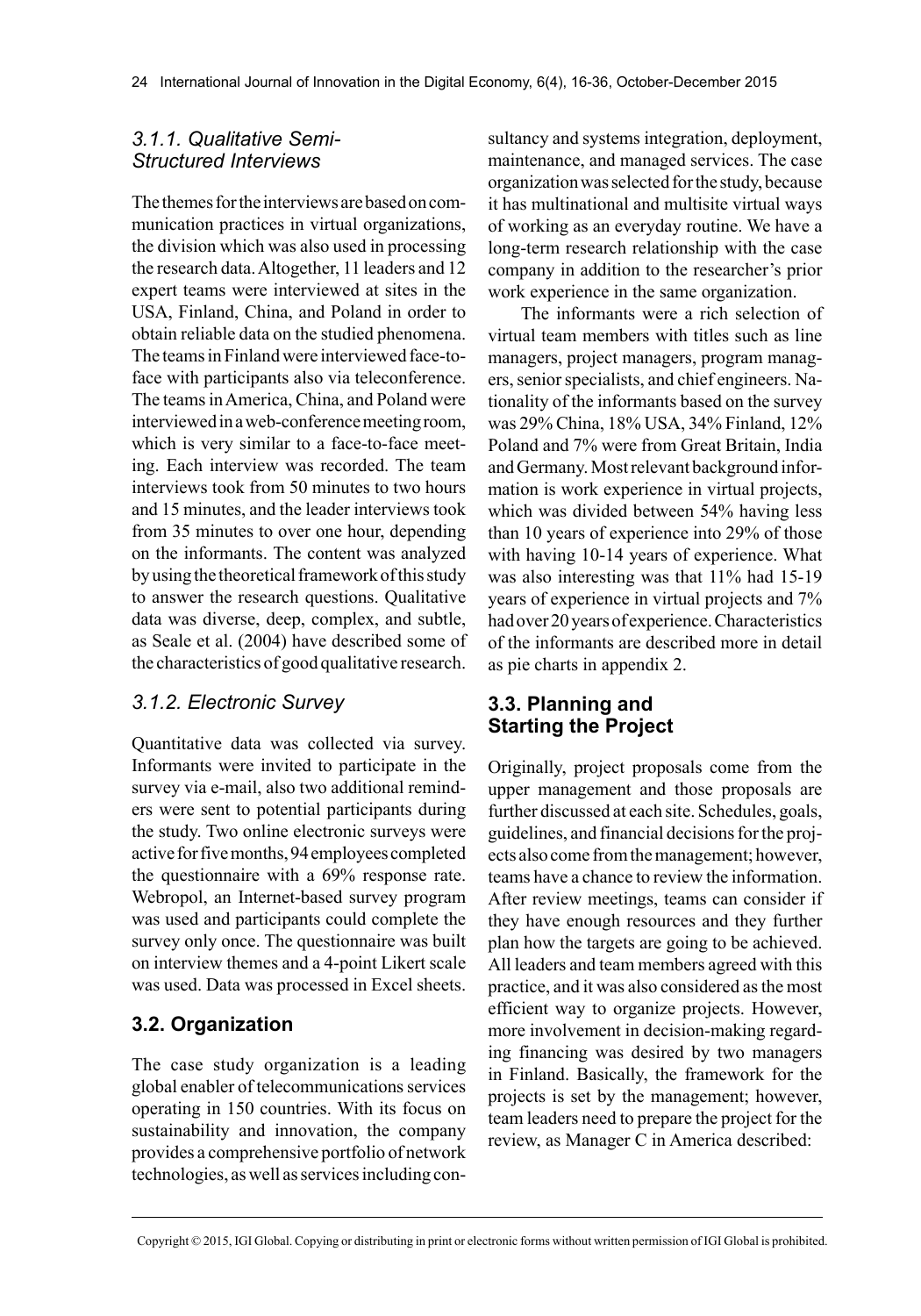*Okay, if I take 10 people to the room and say "let´s make a plan", it does not work out. The leader needs to set the frames and then have that discussion. The leader needs to make a plan first and then have team members to discuss and then to decide. You can't come to the room empty-handed and then try to make a plan; that never works.* 

ICT tools for the project are usually the same that project managers have previously used; however, some teams and leaders mentioned an official communication plan that defines the tools to be used. However, the influence of previous communication practices is stronger than the official process. Projects have been started within a past without face-to-face interaction, which was considered harmful and difficult among informants from the information sharing perspective. Informants in Finland described a project with members in China, that project was started, but employees did not actually start working until they had traveled to meet each other in person. According to leaders in all sites, setting goals, enhancing commitment, and leading people is significantly more difficult in virtual projects without face-to-face communication first, and without knowing the project members personally at some level, as Leader B in Finland describes:

*You have to see those people face-to-face at the planning. There you can see who is capable of accomplishing tasks successfully and who needs more guidance. With some team members, you can't trust if he has handled the tasks, as he was supposed to. So I have to follow up and check and again re-check.*

It was clearly mentioned by all informants in all sites that face-to-face communication is crucial at least at the beginning of the project. After communicating face-to-face, it is easier to interpret team members' tone of voice and facial expressions when communicating virtually as members in team B and team C in Finland described more specifically. Considering issues

with more in depth and technical complexity, teams' preferences of communication methods varied between sites, but also within sites. Especially e-mail divided opinions.

#### **3.4. Asynchronous Communication at the Working Phase**

According to the interviewees, the most frequently used communication channels at the working phase of the project were e-mails and meetings. Project members in China and in the USA relied mostly on e-mail communication. According to some employees, it was easy to use e-mail on complex issues especially when team members' company language skills were not adequate. It was also stated that complex technical issues were easier to communicate through documentation or e-mail, especially due to time differences between the USA and China and due to inadequate company language skills. The other half of the informants considered phone calls or web-conferences as a better option, or if possible, a face-to-face meeting. Also e-mail list messages and mass e-mails divided opinions, some informants considered them useful for sharing information, whereas others suggested e-mail lists should be forbidden, because the amount was considered vast. For information sharing, the company had several communication practices, which varied between sites. However, meetings were considered least effective for this purpose and information letters were most wanted. Table 2 presents the summary of the case company's asynchronous communication practices.

#### **3.5. Synchronous Communication at the Working Phase and Finalizing the Project**

Transferring tacit knowledge is possible in virtual projects. According to the survey, 43% partly agreed and 18% agreed with the statement "transferring advanced professional knowledge via ICT is not a problem". Only 11% disagreed with this statement. Based on the interviews, meetings are usually teleconferences with a possibility to share documents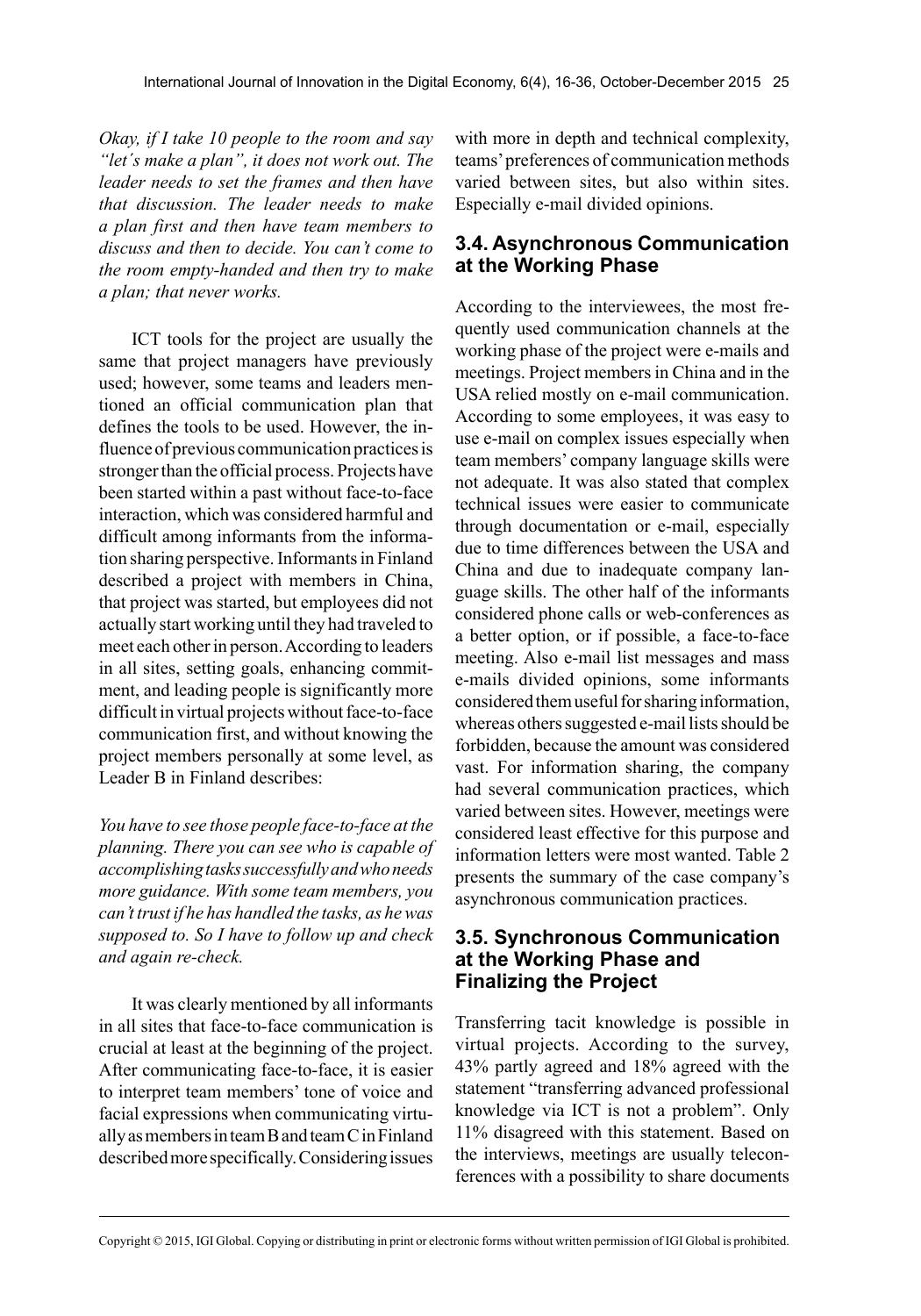|  | Table 2. Asynchronous communication |
|--|-------------------------------------|
|  |                                     |

| Wikis and blogs<br>- Company wiki is only used at one site $\rightarrow$ information is not available for all.<br>--- Wiki is an effective tool to share and create information.<br>E-mail list messages<br>- Actions needed by individuals are sometimes unclear.<br>- Large amounts of e-mail list messages cause inflation.<br>Private e-mail messages<br>- Inadequate language skills cause problems. Messages get misinterpreted. Tone of voice, irony, sarcasm, or humor | Reports and documentation<br>- Information sharing across time differences and language barriers is easy and efficient.<br>- Reports and documentation can be in a foreign language.<br>- Accessibility to reports and documentation is not always guaranteed.<br>- Documents can be updated simultaneously across different sites. |
|--------------------------------------------------------------------------------------------------------------------------------------------------------------------------------------------------------------------------------------------------------------------------------------------------------------------------------------------------------------------------------------------------------------------------------------------------------------------------------|-------------------------------------------------------------------------------------------------------------------------------------------------------------------------------------------------------------------------------------------------------------------------------------------------------------------------------------|
|                                                                                                                                                                                                                                                                                                                                                                                                                                                                                |                                                                                                                                                                                                                                                                                                                                     |
| can be interpreted in the wrong way.<br>- Unstructured messages with excessive length can lose the actual message.<br>- Complex issues are sometimes difficult to discuss and messages are not always specific and structured enough.                                                                                                                                                                                                                                          |                                                                                                                                                                                                                                                                                                                                     |

and reports virtually. Secondly, phone calls and web-conferences were used, in addition to company wiki and chat. Also sharing documents, reports, and backlogs of questions and answers, in addition to face-to-face meetings were mentioned as fundamental and efficient information and knowledge sharing practices. Efficiency in virtual meetings at the working phase of the project was considered somewhat of a problem in the USA and in Finland based on the interviews. For the statement in the survey: "Managers perform efficiently in virtual meetings", 14% of the informants agreed, 47% partly agreed, and 32% partly disagreed. Virtual meetings were considered well-structured and useful by 22%, and 49% partly agreed with this statement based on the survey. Based on interviews, virtual meetings were seen as inefficient especially when they were used primarily for sharing explicit knowledge as Team C in Poland described:

*Meetings are also often overused because they are used for the information sharing. If you want to just share the information, please store it somewhere. And if someone will need it, will take it. Status meetings are something very inefficient.*

Daily or weekly meetings were also considered an efficient way to share information especially when there were delays or problems with communication, as Leader B in Poland describes:

*We are working in Scrum and they advise to have daily meetings. Five of the members are sitting next to each other, so we sometimes skip the meetings. I think it's best that they communicate how they want by chat, by e-mail, by telephone. I'm happy to see them communicating freely. But when I don't see the communication, then we will meet once a week. If communication is not working, people from China are sending e-mails, people from Poland are also sending e-mails, so communication is stuck in e-mail. Then I'm saying, you cannot communicate like this. We need to set some, sync meeting every day, 15 minutes or something.*

Web-conferences with the physical presence of the meeting participants were not regularly used among informants. There is only one web-conference room enabling face-to-face like contact at each site, which usually needs to be reserved well in advance. The significance of face-to-face like communication at the beginning of the project was agreed by all informants; however, alternative tools were not available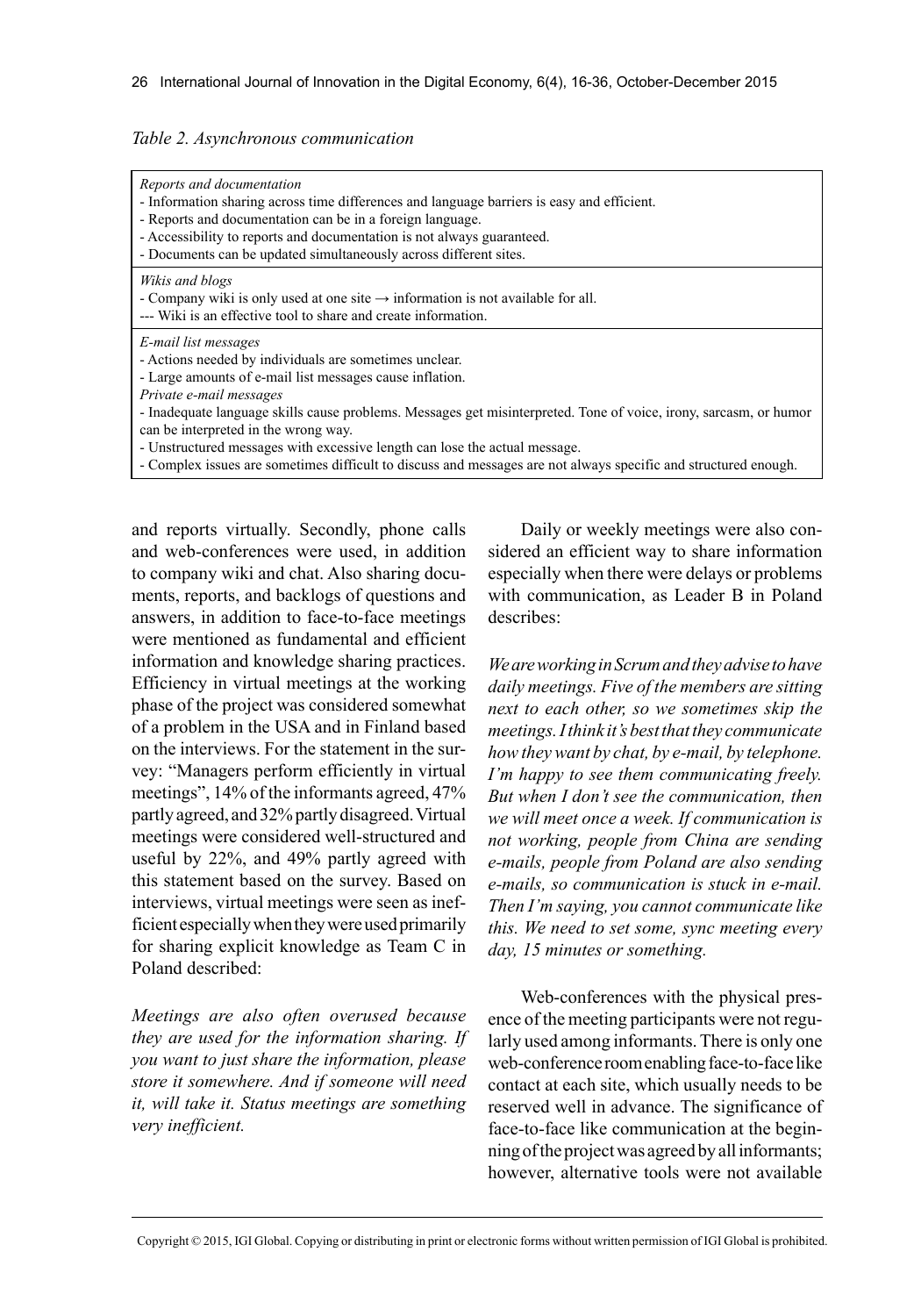| Table 3. Synchronous communication |  |  |  |
|------------------------------------|--|--|--|
|------------------------------------|--|--|--|

| Teleconference<br>- Used often in all sites.<br>- Enables discussion while sharing documents.<br>- Native English speakers can dominate conversations.<br>- Issues can be misunderstood and/or misinterpreted due to inadequate English skills.<br>- Discussions about complex technical issues in a foreign language can be challenging.<br>- Tool-related connectivity problems sometimes exist.<br>- Meetings used merely for information sharing were considered inefficient. |
|-----------------------------------------------------------------------------------------------------------------------------------------------------------------------------------------------------------------------------------------------------------------------------------------------------------------------------------------------------------------------------------------------------------------------------------------------------------------------------------|
| Phone calls<br>- Used often between native speakers.<br>- Inadequate company language skills can make discussions difficult, e-mail was considered easier in some cases.<br>- Phone conversations across time zones are difficult to arrange.                                                                                                                                                                                                                                     |
| Web-conference<br>- Not enough web-conference facilities available.<br>- Unstructured and long meetings are a challenge; however, together with the documents and telepresence of the<br>participants, knowledge sharing can be enhanced.<br>- Meetings used merely for information sharing were considered inefficient.                                                                                                                                                          |
| Group meetings face-to-face<br>- At the beginning of the project, face-to-face meeting was considered necessary, however it was rarely realized.<br>- Background knowledge about other cultures is needed.<br>- Language skills are needed.<br>- Common goals and team building are needed.                                                                                                                                                                                       |

or informants had not adopted them as part of their communication repertoire. Communication skills in general were defined as adequate for working in virtual teams. Of the informants, 67% agreed and 26% partly agreed with the statement "My ICT skills are sufficient for working in virtual teams". In addition, informants estimated their own communication skills in the virtual environment as mostly adequate. For the statement "I have good communication skills in the virtual environment", 48% agreed, 41% partly agreed, and 11% partly disagreed. Table 3 describes synchronous communication practices.

The usability of company ICT tools was considered adequate among all the interviewed informants. There have been connection problems in the past, but nowadays teleconferences are seen to work well. Also, the survey showed similar results. For the statement "ICT tools support and make my work easier", 32% agreed and 47% partly agreed. However, there were informants that partly disagreed (19%) or disagreed (2%) with this statement. According to the interviews, there are company-level social collaboration platforms and knowledge sharing databases, but most of the informants in all sites stated that it is not clear who is using them or why employees should use them. Social collaboration platforms were mentioned to be used only in China; however, in other sites there seemed to be a lot of variety about which databases and platforms are used and for what purpose. After projects, lessons learned documents are made and reviewed with the key project members and stakeholders. Documents are stored in company databases for further use. Also communication issues get reviewed and communication practices for new projects are tailored based on previous project's lessons learned outcomes.

The greatest communication problem based on the interviews is related to the clarity of shared goals and norms in communication between HW and SW, and generally the clarity of shared goals between sites. Whenever there were delays in schedules, changes in original project plans, or technical problems, the clarity of common goals is seen to disappear. Relationship based problems was the second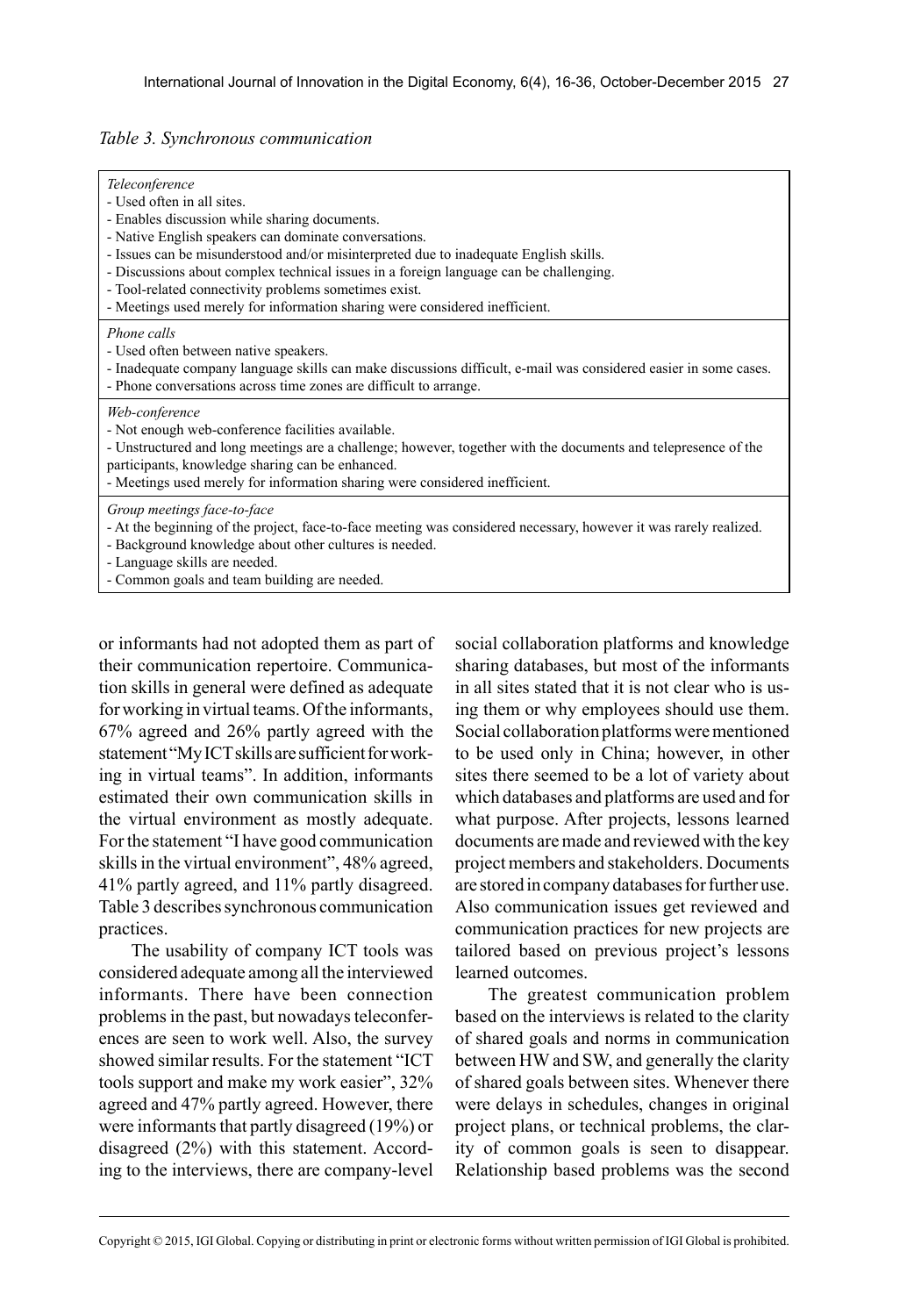biggest problem consisting of challenges relating mainly to inadequate language skills, which cause misunderstandings, conflicts, and decreases in the virtual team performance, causing frustration among team members. Also, unclear communication without clear focus and cultural differences add potential misunderstandings. In addition, information overload in e-mail messaging and inefficiency in virtual meetings were significant problems based on interviews. E-mail messaging related problems are tangled together with relationship based conflicts, which result from unclear messages that are easily interpreted the wrong way. Cultural background was mentioned by all the informants to significantly influence both sending and receiving information.

# **4. DISCUSSION**

Research within the field of knowledge management in past decades has indicated that tacit knowledge related to complex technical issues is difficult to transfer virtually. It has been indicated that physical presence is often needed to enhance care and commitment between employees, which is needed for knowledge creation and communication, as Nonaka and Takeuchi (1995) have studied. Thus, Davenport and Prusak (2005) have stated that managers get most of their information in face-to-face and phone conversations. However, recent research by Lohikoski and Haapasalo (2013), Hertel et al. (2005), and Wang and Haggerty (2009) have started to indicate that skills related to organizational and personal virtual collaboration competence enhance virtual communication and even tacit knowledge transfer among global teams. We suggest that effective teamwork can be accomplished and managerial tasks completed successfully through personal and organizational virtual collaboration competence, which can develop within years of working together in virtual settings and through systematic training. Davenport and Prusak (2005) have presented that the power of knowledge is to organize, select, and prioritize and it comes

from experience and values, more often than from intelligence and education. Knowledge is a corporate asset and therefore it is crucial to consider how communication is organized.

Global cross-cultural projects have changed the working environment significantly and it is crucial to recognize what kind of communication is needed in each phase of the project. Extensive experience in cross-cultural virtual collaboration itself can be tacit knowledge, on for example, how to give and receive feedback and how to share tasks across different cultures and across organizational boundaries through ICT. This can be referred to as tacit knowledge that can exist in relationships, practices, and social networks that emerge over time, which is in line with previous research by Choo (1998).

The case company's most frequently used communication practices during the lifecycle of a project are e-mail and meetings. Also telephone, teleconferences, and web-conferences are used in addition to wikis in Poland. There was variety among different sites concerning which tools were used and which ones were considered effective and for which purpose. However, there were also differences in opinion within sites and within teams, for example, regarding the use of e-mail messaging. Some informants considered e-mail as useful and an easy communication method even in complex issues, whereas others considered it harmful, a potential cause for misunderstandings and even conflicts. Also, all team interviews and most leader interviews emphasized how inadequate language skills are hindering information processing in meetings and in e-mail messaging. However, unstructured e-mails, large quantities and excessive length in e-mail messages were also listed among the most common problems. It has not been acknowledged among informants that some tools are more suitable for transmitting tacit knowledge than others. Asynchronous tools might not be the best possible option for communicating about complex technical issues, topics consisting of feelings, or topics high in equivocality. Therefore, teams might benefit from acknowledging the differences between different types of information, choosing the

Copyright © 2015, IGI Global. Copying or distributing in print or electronic forms without written permission of IGI Global is prohibited.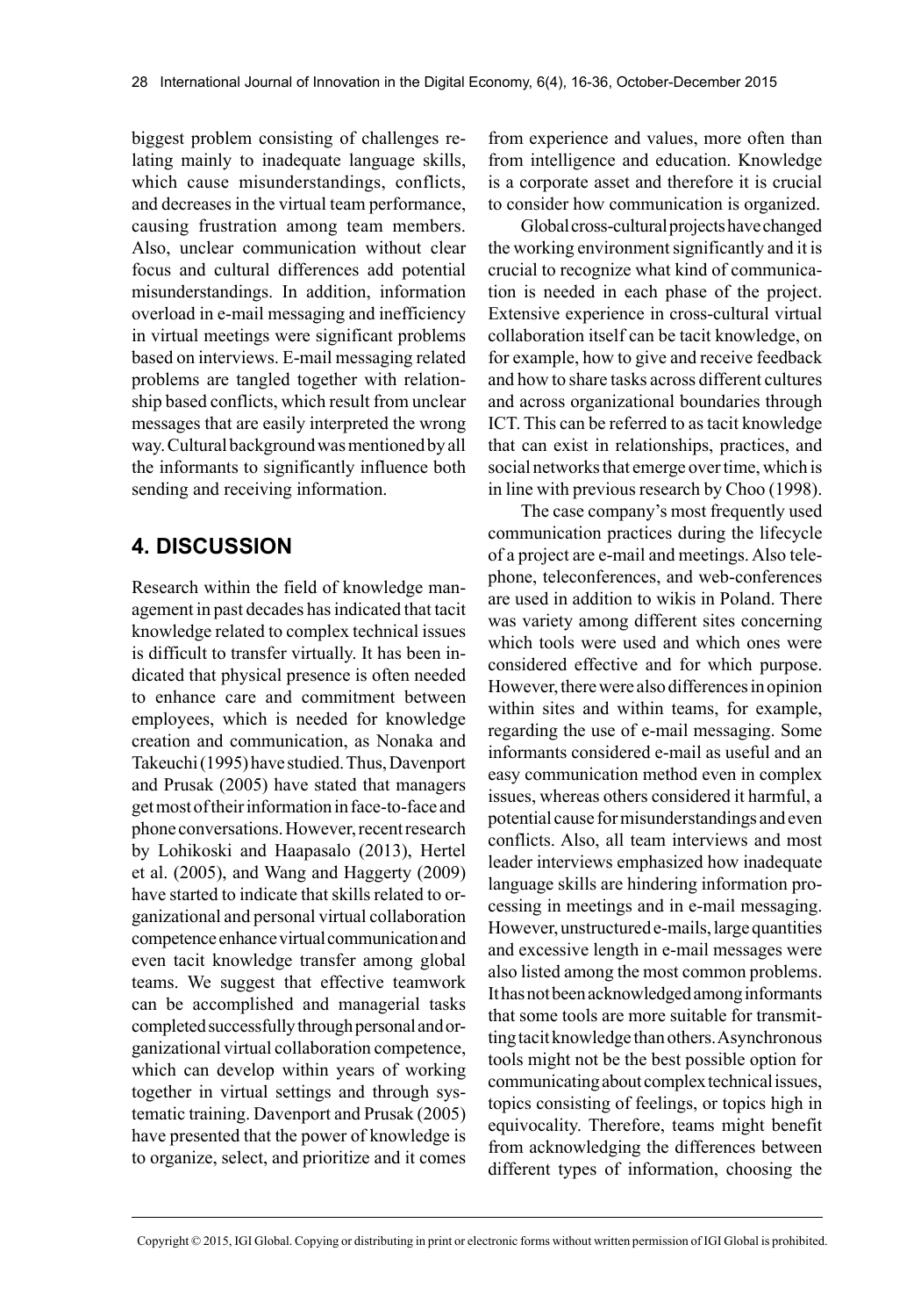right tool for each purpose, and defining rules for using them. It would also be beneficial to define response times to e-mail messages beforehand in order to avoid conflicts and delays, which is also what previous research by Malhotra et al. (2007) suggests. For a message sender, not receiving a response might mean a variety of things from forgetting to neglecting a message. Also Te´eni et al. (2007) suggest that silence can mean for example, technical problems, hesitation, or even anger. In virtual communication, it is typical that goodwill is hard to observe and humor is hard to interpret, also expectations about actions and the actions themselves are not visible.

Based on our study, we propose that a crucial part of virtual collaboration competence is to recognize one's own characteristics in virtual communication practices. Willingness to improve collaboration competences through training would benefit virtual team members. The most crucial virtual collaboration competences at a personal level include mastery of using ICT and social skills in a virtual environment, which includes adequate company language skills, competence in writing succinctly, and structuring e-mail messages. Also cultural knowledge and sensitivity play a significant role, which can enhance communication significantly as presented previously by Lohikoski and Haapasalo (2013). More specifically, giving feedback and sharing tasks with people from different organizational and cultural backgrounds need to be carefully considered, which is in line with the previous studies of Bergiel et al. (2013), Johns and Gratton (2013), Holton (2001), Faraj et al. (2001), and Chen et al. (2011). Knowledge sharing behavior is important, and this can be affected through giving feedback and rewarding collaborative behavior. In addition to personal virtual collaboration competences, guidelines for response times in sharing e-mails and for giving and collecting feedback should be negotiated and agreed upon amongst project members. Also, rules in sharing documents, reports, and information letters would be beneficial to define and agree upon both on the project and company levels.

Organizational virtual collaboration competences (OVCC) include information systems, knowledge management practices, and communication processes for knowledge work that enhance and encourage knowledge sharing among experts. The enhancement can be enabled through training and through feedback and rewarding processes that support virtual team building. Hertel et al. (2005) have also suggested that there is a strong need for clear communication about goals and team building virtually. Also careful planning and collaboration processes are needed to prevent misunderstandings and conflict escalations. Previous research by Sias et al. (2012) suggests that managers should provide an opportunity for face-to-face communication whenever possible. This is especially crucial at the beginning of the project, as also emphasized by Zigurs (2003), Wang and Haggerty (2009). Meetings in the form of a web-conference or teleconference also provide an alternative opportunity for face-to-face interaction, and therefore enhance relations between coworkers. This is, if they are used systematically and employees are trained in using them instead of traditional methods of communication. Figure 4 describes the potential consequences of virtual collaboration competence, which have a direct impact on team performance and success.

# **5. CONCLUSION**

Virtual teams are increasingly common in global business, offering more possibilities to benefit from experts working across the globe. Communication in organizations is organized to enhance commitment, manage change, generate action, create common understanding, enhance the development of trust, and simply to transmit knowledge and information between teams and individuals. The current research project attempted to study and analyze virtual collaboration competences in virtual NPD through investigating the case company's communication practices.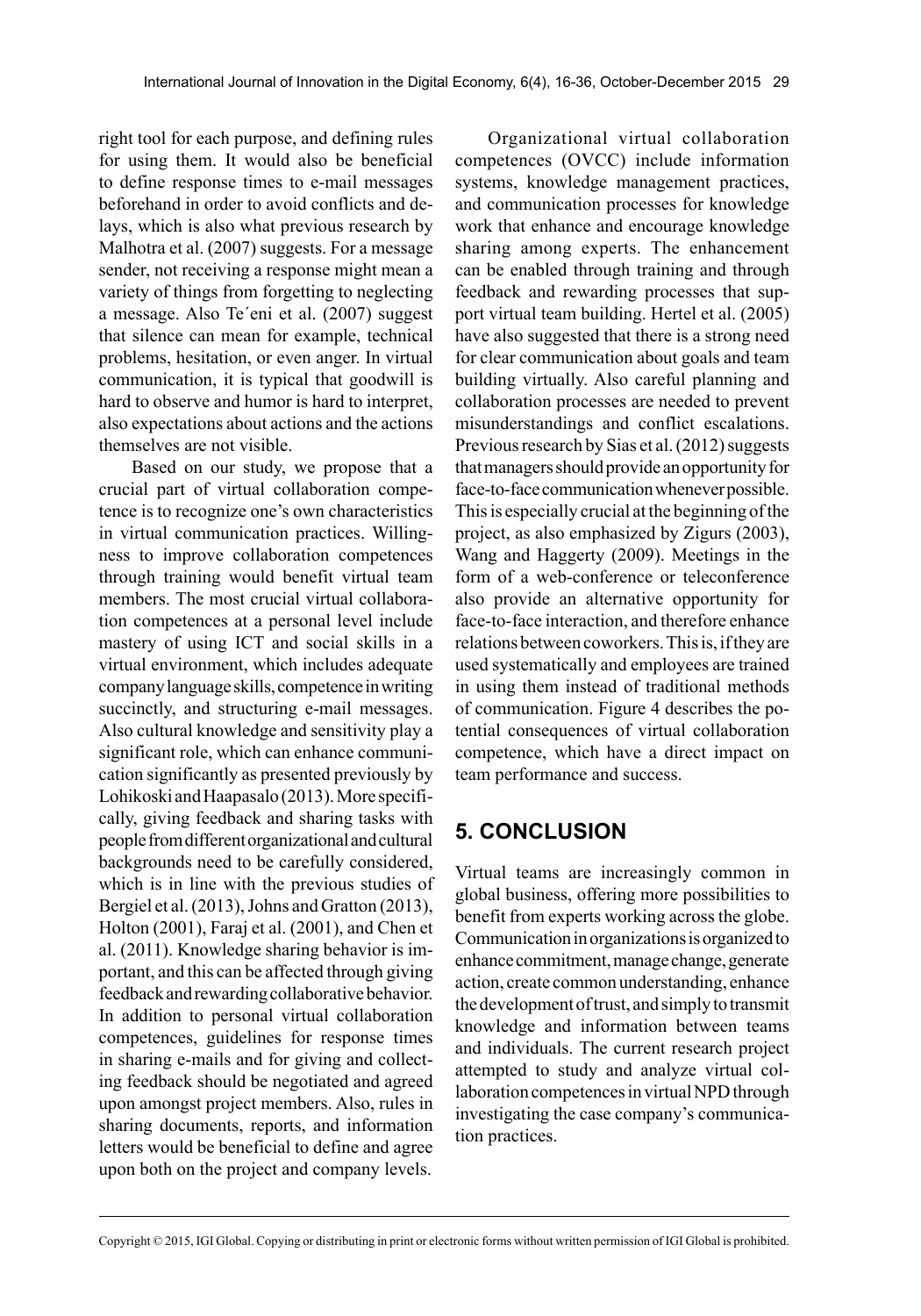

*Figure 4. Relationship between communication practices and virtual collaboration competence*

The communication practices were characterized by complexity and various different ways in operating based on project managers' and team members' prior experiences and preferences rather than specific predefined communication processes. The most frequently used communication methods were e-mail messaging and meetings; however, phone calls and company wiki were also used. With more efficient use of web-conferences and with better planning and structure of virtual meetings, communication could be improved. Characteristics of communication were also accessibility problems to certain databases among informants. Face-to-face communication was very limited, which inflicts additional challenges on projects. In addition to the undefined processes, the most significant issues influencing communication practices in the case company were inadequate language skills and lack of shared rules and norms in e-mail messaging, but generally issues in sharing information. Based on the interviews and survey, the company tools were considered efficient and up-to-date, but there were not enough tools enabling face-to-face like contact

*Table 4. Advantages of asynchronous virtual communication* 

- Testing of the product can be conducted 24/7 and test results can be shared continuously across time zones.
- Option to update documents simultaneously across different sites.
- Information can be shared widely across organizations.
- E-mails enable communication for those with inadequate oral English skills.
- Increases efficiency and flexibility of experts' work, as information does not need to be shared at the meetings.
- Introverts may find it easier to collaborate through asynchronous tools.
- Negative effects of cultural differences related to physical presence are decreased.

Copyright © 2015, IGI Global. Copying or distributing in print or electronic forms without written permission of IGI Global is prohibited.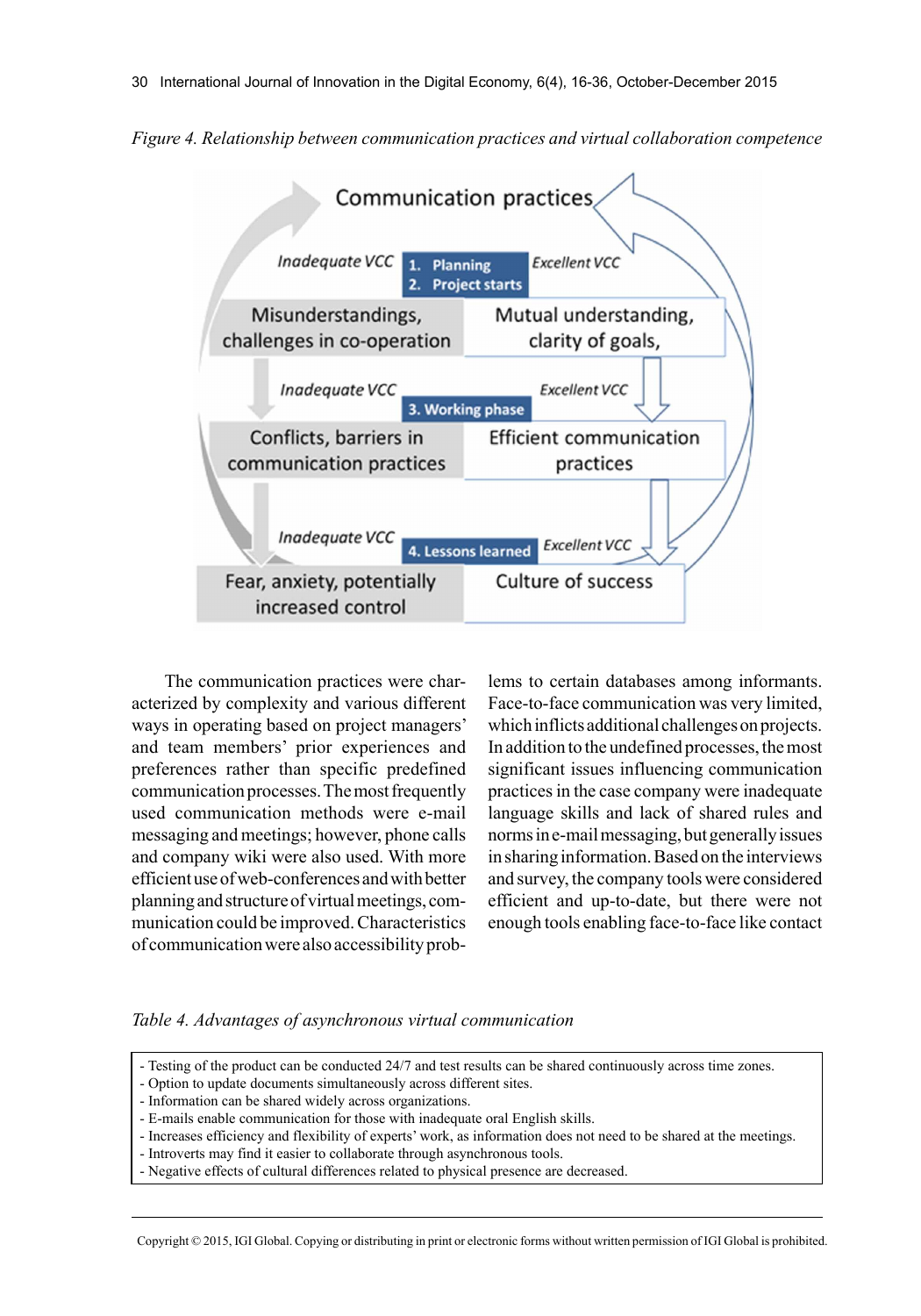in these sites. Basically, more web-conferences are needed to replace face-to-face meetings.

It is proposed that virtual collaboration competence at the personal and organizational levels enhances communication, which also enables communicating about complex technical issues. At the organizational level, the competences are knowledge management practices that enhance the development of trust and knowledge sharing among team members and information systems that support collaborative virtual work. In addition, efficient communication processes are needed to guide team members in information intensive organizations. At the personal level, the suggested virtual collaboration competences are abilities to write clear and succinct e-mail messages while taking the recipient into account, virtual social skills including cultural sensitivity and language skills, media skills, and mastery in using ICT. In addition, it is suggested that communication would be easier and more efficient to manage with better knowledge of the advantages and disadvantages of transferring different types of knowledge through ICT. In summary, the advantages of using virtual asynchronous communication tools are presented in Table 4.

When evaluating this study, it should be noted that the empirical data was collected only from one case company. However, it should also be noted that the case company has a long history and experience in carrying out virtual projects. It is also notable that virtual team members and leaders that were selected for the study had a variety of experience in virtual projects from 31% having over 20 years of experience up to 29% of less than 10 years of experience. Therefore, information from the survey and from the interviews is considered rich in many ways – presenting various perspectives across the company and across countries and cultures in different sites. However, future studies should focus on several different companies in different fields of business and possibly also in education and government to shed more light on this complex topic of personal and organizational virtual collaboration competence. Moreover, the means of overcoming challenges related to synchronicity and asynchronicity in communication should also be studied in more detail. In addition, further studies are needed to ascertain the variety of personal and competence related reasons behind employees choosing certain tools for certain tasks in virtual NPD.

# **REFERENCES**

Anantatmula, V. S., & Kanungo, S. (2010). Modeling enablers for successful KM implementation. *Journal of Knowledge Management*, *14*(1), 100–113. doi[:10.1108/13673271011015598](http://dx.doi.org/10.1108/13673271011015598)

Badrinarayanan, V., & Arnett, D. B. (2008). Effective virtual new product development teams: An integrated framework. *Journal of Business and Industrial Marketing*, *23*(4), 242–248. doi[:10.1108/08858620810865816](http://dx.doi.org/10.1108/08858620810865816)

Bedwell, W. L., Wildman, J. L., DiazGranados, D., Salazar, M., Kramer, W. S., & Salas, E. (2012). Collaboration at work: An integrative multilevel conceptualization. *Human Resource Management Review*, *22*(2), 128–145. doi:[10.1016/j.hrmr.2011.11.007](http://dx.doi.org/10.1016/j.hrmr.2011.11.007)

Bergiel, B. J., Balsmeier, P. W., Bergiel, B., & Erich, B. (2013). Nature of virtual teams: A summary of their advantages and disadvantages. *Management Research News*, *31*(2), 99–110. doi[:10.1108/01409170810846821](http://dx.doi.org/10.1108/01409170810846821)

Brown, K. M., Huettner, B., & James-Tanny, C. (2007). *Managing virtual teams: Getting the most from wikis, blogs, and other collaborative tools*. Texas: Wordware Publishing.

Chiocchio, F., Forgues, D., Paradis, D., & Iordanova, I. (2011). Teamwork in integrated design projects: Understanding the effects of trust, conflict, and collaboration on performance. *Project Management Journal*, *42*(6), 78–91. doi[:10.1002/pmj.20268](http://dx.doi.org/10.1002/pmj.20268)

Choo, C. W. (1998). *The knowing organisation- How organisations use information to construct meaning, create knowledge and make decisions*. New York: Oxford University Pres.

Cooper, R. G. (2001). *Winning at new products: Accelerating the process from idea to launch*. Cambridge, Massachusetts: Perseus Publishing.

Cooper, R. G., Edgett, J. S., & Kleinschmidt, J. E. (2004). Benchmarking best NPD practises – I. *Research Technology Management*, *47*(1), 31–43.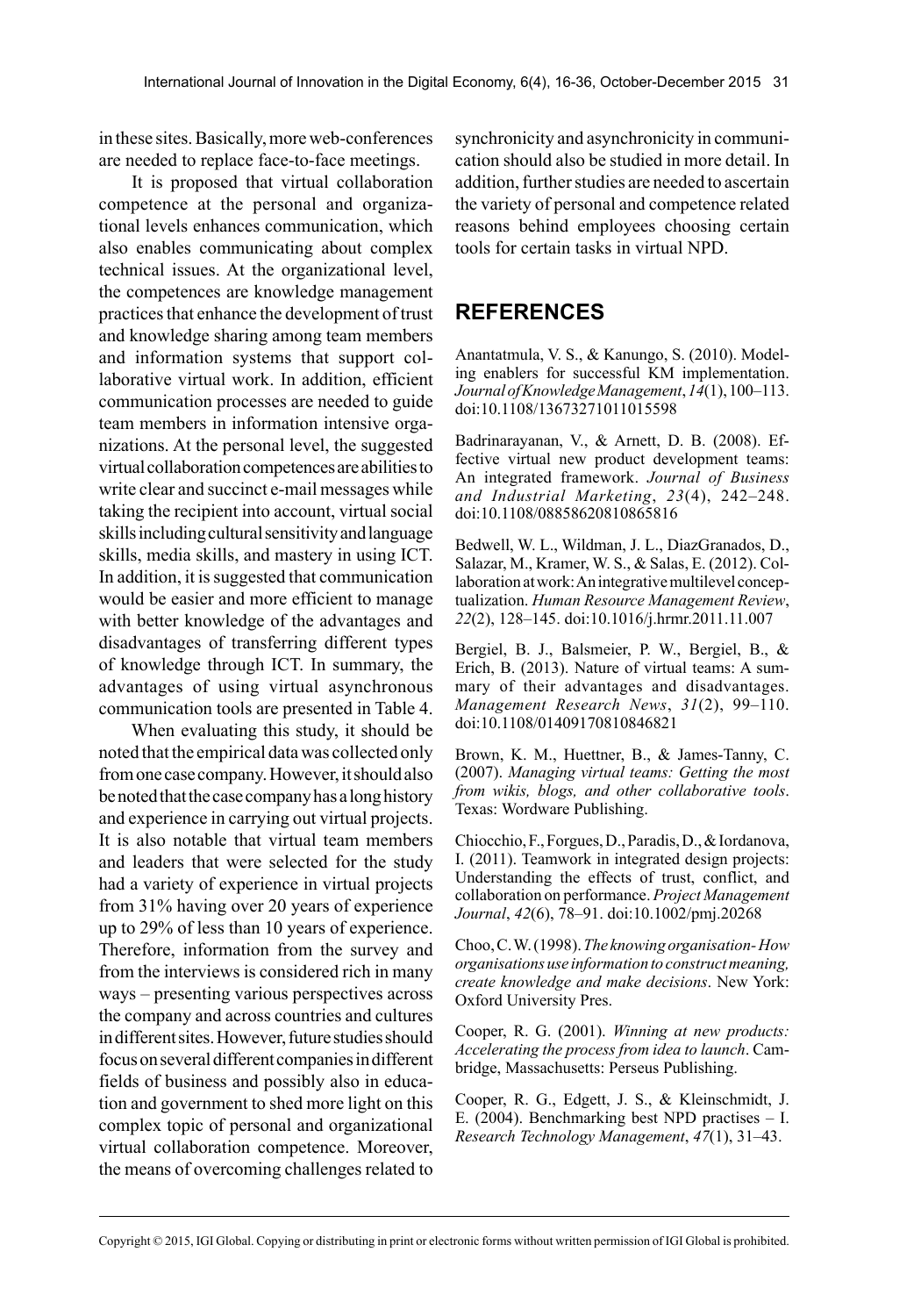Daft, R. L., & Lengel, R. H. (1986). Organizational information requirements, media richness and structural design. *Management Science*, *32*(5), 554–571. doi[:10.1287/mnsc.32.5.554](http://dx.doi.org/10.1287/mnsc.32.5.554)

Davenport, T. H., & Prusak, L. (2005). Working Knowledge: How Organizations Manage What They Know. *Ubiquity An ACM IT Magazine and Forum*. 11.2.2005 1-15. Available online: [http://wang.ist.psu.](http://wang.ist.psu.edu/course/05/IST597/papers/Davenport_know.pdf) [edu/course/05/IST597/papers/Davenport\\_know.pdf](http://wang.ist.psu.edu/course/05/IST597/papers/Davenport_know.pdf)

Dennis, D. J., Meola, D., & Hall, M. J. (2013). Effective leadership in a virtual workforce. *American Society of Training and Development*, *67*(2), 46–51.

Dietrich, P., Kujala, J., & Artto, K. (2013). Inter-team coordination patterns and outcomes in multi-team projects. *Project Management Journal*, *44*(6), 6–19. doi[:10.1002/pmj.21377](http://dx.doi.org/10.1002/pmj.21377)

Drouin, N., Bourgault, M., & Gervais, C. (2010). Effects of organizational support on components of virtual project teams. *International Journal of Managing Projects in Business*, *3*(4), 625–641. doi[:10.1108/17538371011076082](http://dx.doi.org/10.1108/17538371011076082)

Faraj, S., Jarvenpaa, S. L., & Majchrzak, A. (2011). Knowledge collaboration in online communities. *Organization Science*, *22*(5), 1124–1239. doi[:10.1287/](http://dx.doi.org/10.1287/orsc.1100.0614) [orsc.1100.0614](http://dx.doi.org/10.1287/orsc.1100.0614)

Gressgård, L. J. (2011). Virtual team collaboration and innovation in organisations. *Team Performance Management*, *17*(1), 102–119. doi[:10.1108/13527591111114738](http://dx.doi.org/10.1108/13527591111114738)

Hertel, G., Geister, S., & Konradt, U. (2005). Managing Virtual Teams: A review of current empirical research. *Human Resource Management Review*, *15*(1), 65–95. doi[:10.1016/j.hrmr.2005.01.002](http://dx.doi.org/10.1016/j.hrmr.2005.01.002)

Hoefling, T. (2008). The three-fold path of expanding emotional bandwidth in virtual teams. In J. Nemiro, M. Beyerlein, L. Bradley, & S. Beyerlein (Eds.), *The handbook of high performance virtual teams: A toolkit for collaborating across boundaries*. San Francisco, US: John Wiley & Sons.

Holste, S. J., & Fields, D. (2010). Trust and tacit knowledge sharing and use. *Journal of Knowledge Management*, *14*(1), 128–140. doi[:10.1108/13673271011015615](http://dx.doi.org/10.1108/13673271011015615)

Holton, J. A. (2001). Building Trust and Collaboration in a Virtual Team. *Team Performance Management: An International Journal*, *7*(3/4), 36–47. doi[:10.1108/13527590110395621](http://dx.doi.org/10.1108/13527590110395621)

Huijser, M. (2006). *The cultural advantage: A new model for succeeding with global teams*. Amsterdam: Nicholas Brealey Publishing.

Hunsaker, P. L., & Hunsaker, J. S. (2008). Virtual teams: A leaders guide. *Team Performance Management*, *14*(1/2), 86–101. doi[:10.1108/13527590810860221](http://dx.doi.org/10.1108/13527590810860221)

Jarvenpaa, S. L., Shaw, T. R., & Staples, S. D. (2004). Toward contextualized theories of trust: The role of trust in global virtual teams. *Information Systems Research*, *15*(3), 250–267. doi[:10.1287/isre.1040.0028](http://dx.doi.org/10.1287/isre.1040.0028)

Johns, T., & Gratton, L. (2013). Spotlight on the future of knowledge work: The third wave of virtual work. *Harvard Business Review*, *91*(1), 66–73.

(2008). Jong de, Remco, Schalk, Réne, Curseu, Petru L. (2007). Virtual communication, conflicts and performance in teams. *Team Performance Management*, *14*(7/8), 364–380. doi[:10.1108/13527590810912331](http://dx.doi.org/10.1108/13527590810912331)

Katzenbach, J. R., & Smith, D. K. (2005). Best of HBR 1993. The discipline of teams. *Harvard Business Review. High Performance Organization, July-August*, 1-10.

Kirkman, B. L., & Mathieu, J. E. (2005). The Dimensions and Antecedents of Team Virtuality. *Journal of Management*, *31*(5), 700–718. doi[:10.1177/0149206305279113](http://dx.doi.org/10.1177/0149206305279113)

Lee-Kelley, L. (2002). Situational leadership: Managing the virtual project team. *Journal of Management Development*, *21*(6), 461–476. doi[:10.1108/02621710210430623](http://dx.doi.org/10.1108/02621710210430623)

Li, W. (2010). Virtual knowledge sharing in a crosscultural context. *Journal of Knowledge Management*, *14*(1), 38–50. doi[:10.1108/13673271011015552](http://dx.doi.org/10.1108/13673271011015552)

Lipnack, J., & Stamps, J. (2000). *Virtual teams: People working across boundaries with technology*. Toronto, Canada: John Wiley & Sons.

Lohikoski, P., & Haapasalo, H. (2013). Virtual competencies and knowledge transfer in global NPD. *International Journal of Management*. *Knowledge and Learning*, *2*(2), 185–207.

Lumsden, G., & Lumsden, D. (2004). *Communicating in Groups and Teams. Sharing Leadership* (4th ed.). Belmont: CA Thomson Wadsworth.

Luther, M., & Bruckman, A. (2011). Leadership and success factors in online creative collaboration. *IEEE Potentials*, *6*(5), 27–32. doi:[10.1109/](http://dx.doi.org/10.1109/MPOT.2011.941499) [MPOT.2011.941499](http://dx.doi.org/10.1109/MPOT.2011.941499)

Malhotra, A., Majchrzak, A., & Rosen, B. (2007). Leading virtual teams. *The Academy of Management Perspectives*, *21*(1), 60–70. doi:[10.5465/](http://dx.doi.org/10.5465/AMP.2007.24286164) [AMP.2007.24286164](http://dx.doi.org/10.5465/AMP.2007.24286164)

Copyright © 2015, IGI Global. Copying or distributing in print or electronic forms without written permission of IGI Global is prohibited.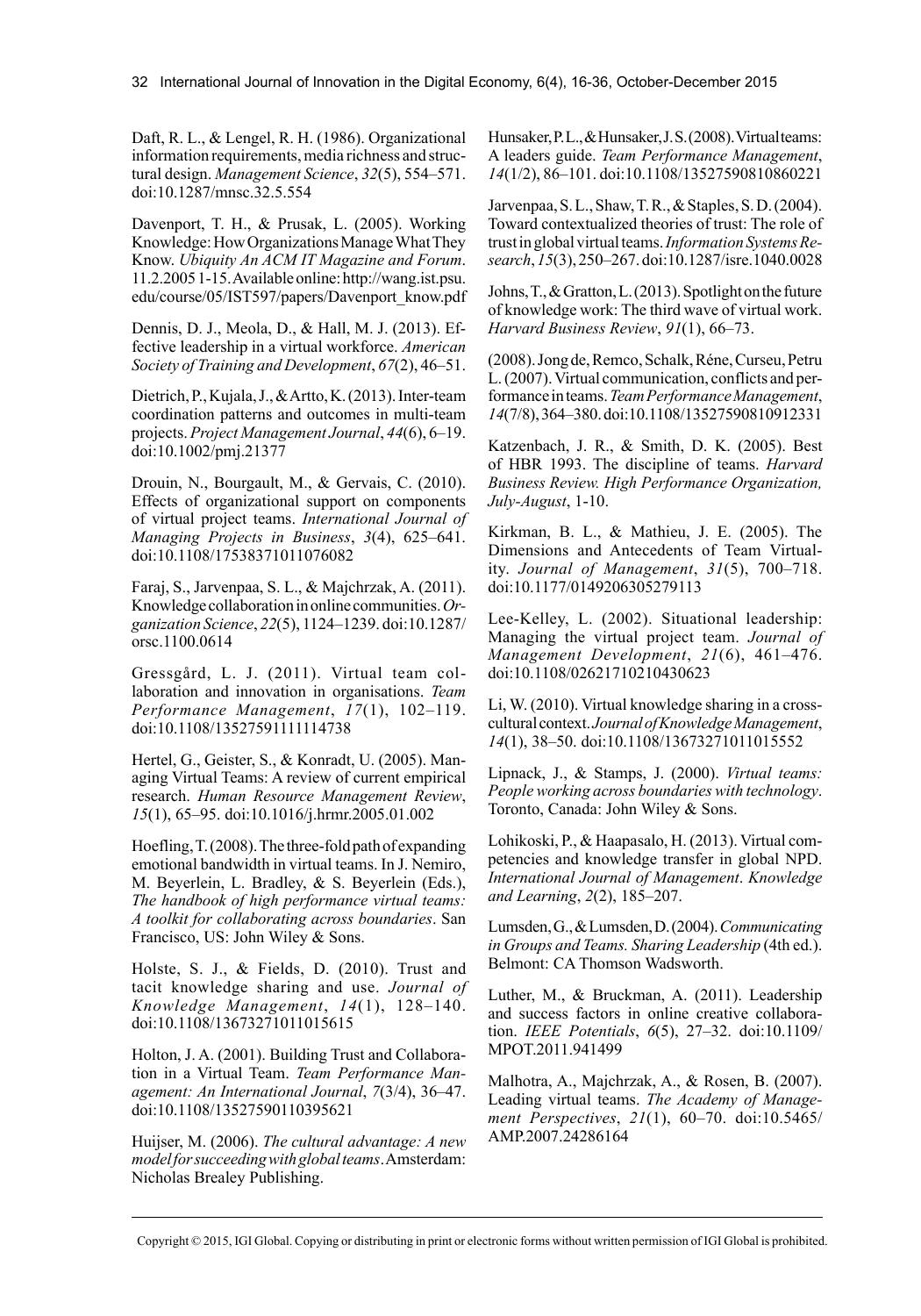Martins, L. L., Gilson, L. L., & Maynard, T. M. (2004). Virtual teams: What do we know and where do we go from here? *Journal of Management*, *30*(6), 805–835. doi[:10.1016/j.jm.2004.05.002](http://dx.doi.org/10.1016/j.jm.2004.05.002)

Miller, K. (2006). *Organizational communication: Approaches and processes* (4th ed.). Belmont, CA, USA: Thomson Wadsworth.

Mitchell, A., & Zigurs, I. (2009). Trust in virtual teams: Solved or still a mystery? *The Data Base for Advances in Information Systems*, *40*(3), 61–83. doi[:10.1145/1592401.1592407](http://dx.doi.org/10.1145/1592401.1592407)

Mukherjee, D., Lahiri, S., Mukherjee, D., & Billing, T. K. (2012). Leading virtual teams: How do social, cognitive, and behavioral capabilities matter? *Management Decision*, *50*(2), 273–290. doi[:10.1108/00251741211203560](http://dx.doi.org/10.1108/00251741211203560)

Nemiro, J., Bradley, L., Beyerlein, M., & Beyerlein, S. (2008). The challenges of virtual teaming. In J. Nemiro, M. Beyerlein, L. Bradley, & S. Beyerlein (Eds.), *The handbook of high performance virtual teams: A toolkit for collaborating across boundaries*. San Francisco, US: John Wiley & Sons.

Nonaka, I., & Takeuchi, N. (1995). *The knowledge creating company*. Oxford: Oxford University Press.

Pettit, J. D. Jr, Goris, J. R., & Vaught, B. C. (1997). An examination of organizational communication as a moderator of the relationship between job performance and job satisfaction. *Journal of Business Communication*, *34*(1), 81–98. doi[:10.1177/002194369703400105](http://dx.doi.org/10.1177/002194369703400105)

Polanyi, M. (1958). *Personal knowledge: Towards a post-critical philosophy*. Chicago, IL: Chicago University Press.

Polanyi, M. (1966). *The tacit dimension*. London: Routledge Keagan.

Ridder., . . .. (2009). The theoretical contribution of case study research to the field of strategy and management. In D. D. Bergh, & D. J. Jr. Ketchen (Eds.), Research methodology in strategy and management. UK: Emerald JAI Press. doi:[10.1108/](http://dx.doi.org/10.1108/S1479-8387(2009)0000005007) [S1479-8387\(2009\)0000005007](http://dx.doi.org/10.1108/S1479-8387(2009)0000005007)

Seale, C., Gobo, G., Gubrium, J., & Silverman, D. (2004). *Qualitative Research Practice. The Trowbridge*. Wiltshire: Cromwell Press Ltd. SAGE Publications Ltd.

Sias, P. M., Pedersen, H., Gallagher, E. B., & Kopaneva, I. (2012). Workplace friendship in the electronically connected organization. *Human Communication Research*, *38*(3), 253–279. doi[:10.1111/j.1468-2958.2012.01428.x](http://dx.doi.org/10.1111/j.1468-2958.2012.01428.x)

Snowden, D. J., & Boone, M. E. (2007). A leader's framework for decision making. *Harvard Business Review*, (November): 1–9. PMID[:18159787](http://www.ncbi.nlm.nih.gov/pubmed/18159787)

Spek van der. R., & Spijkervet, A. (1997). Knowledge management: Dealing intelligently with knowledge. In J. Liebowitz, & L. C. Wilcox (Eds.), Knowledge management and its integrative elements. Boca Raton, FL: CRC Press.

Te'eni, D., Carey, J., & Zhang, P. (2007). *Human computer interaction: Developing effective organizational information systems*. Hoboken, NJ, USA: John Wiley & Sons.

Tuckman, B. W. (1965). Developmental sequence in small groups. *Psychological Bulletin*, *63*(6), 384–399. doi[:10.1037/h0022100](http://dx.doi.org/10.1037/h0022100) PMID[:14314073](http://www.ncbi.nlm.nih.gov/pubmed/14314073)

Ulrich, K. T., & Eppinger, S. D. (2000). *Product Design and Development*. The McGraw-Hill Companies, Inc.

Vanhala, M., & Ahteela, R. (2011). The effect of HRM practices on impersonal organizational trust. *Management Research Review*, *34*(8), 869–888. doi[:10.1108/01409171111152493](http://dx.doi.org/10.1108/01409171111152493)

Vittal, S., Anantatmula, V. S., & Kanungo, S. (2010). Modeling enablers for succesful KM implementation. *Journal of Knowledge Management*, *14*(1), 100–113. doi[:10.1108/13673271011015598](http://dx.doi.org/10.1108/13673271011015598)

Wang, Y., & Haggerty, N. (2009). Knowledge transfer in virtual settings: The role of individual virtual competency. *Information Systems Journal*, *19*(6), 571–593. doi[:10.1111/j.1365-2575.2008.00318.x](http://dx.doi.org/10.1111/j.1365-2575.2008.00318.x)

Yin, R. K. (2009). *Case study research: Design and methods* (4th ed.). California: Sage Publications.

Zigurs, I. (2003). Leadership in virtual teams: Oxymoron or opportunity? *Organizational Dynamics*, *31*(4), 339–351. doi:[10.1016/S0090-2616\(02\)00132-](http://dx.doi.org/10.1016/S0090-2616(02)00132-8) [8](http://dx.doi.org/10.1016/S0090-2616(02)00132-8)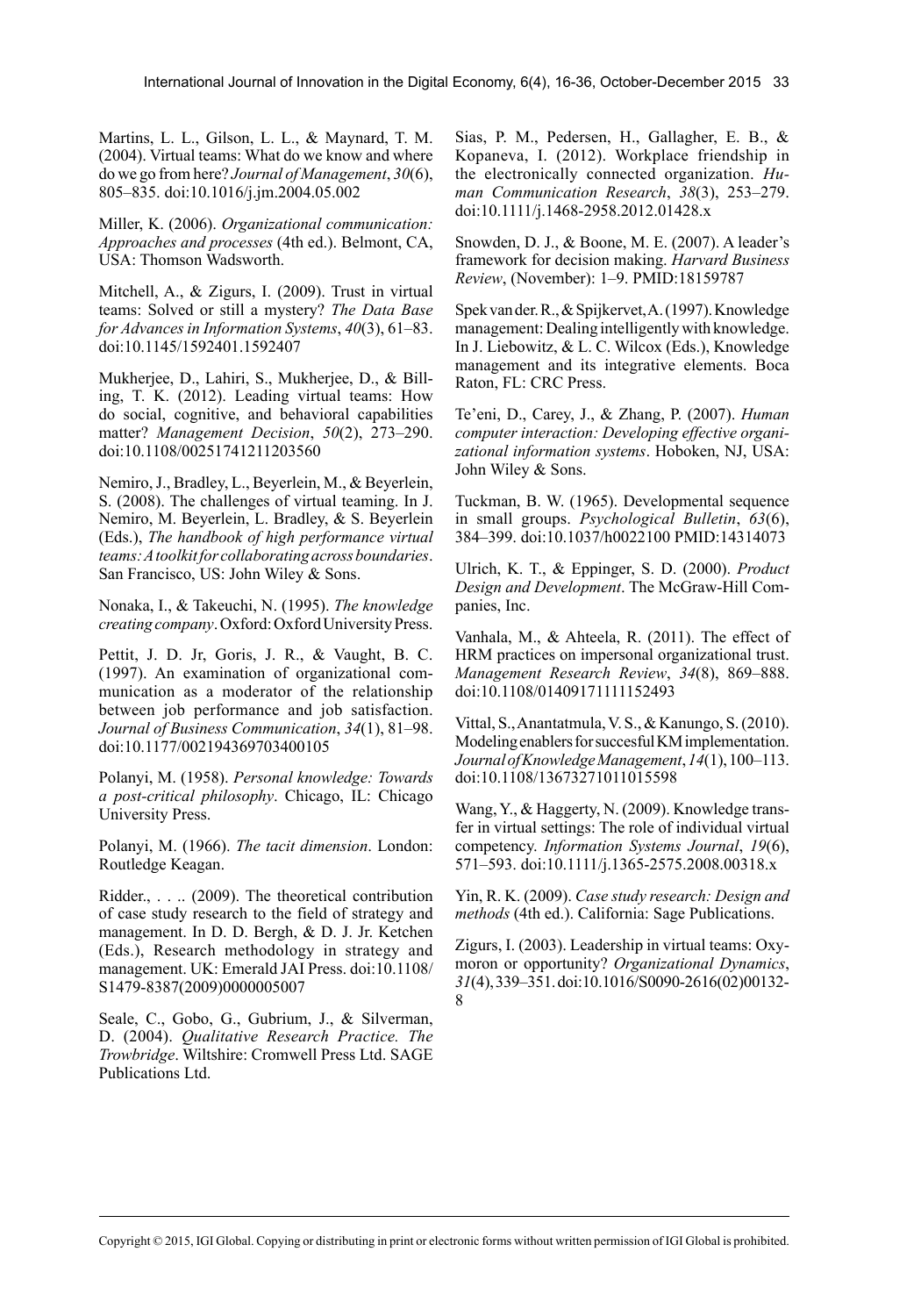*Päivi Lohikoski is a doctoral student of Industrial Engineering and Management at the Faculty of Technology at the University of Oulu. Her research interests are in knowledge management in virtual organizations and project communications. She received her MA degree in Information Studies from the University of Oulu, where she has worked as a University Lecturer and University Teacher since 2005. Her work experience*  has been concentrated on planning and teaching in e-learning projects and in addition she has several *years work experience in the ICT industry in communication and documentation functions in R&D.*

*Jaakko Kujala is a professor of project and quality management at the Department of industrial Engineering and Management at the University of Oulu, Finland. He has over ten years' experience in industry, while working in international automation system project business before his career in the academia. He has initiated and served as a director for several large research projects with the participation of leading project-based firms, such as Nokia Siemens Networks, Kone, Wärtsilä, Metso, and Outotec. His publications include more than 100 academic papers, book chapters and books on project business and on the management of project-based firms. His current research interests include contextual variables in project-based firms and project networks, business models in project-based firms, simulation and stakeholder management in the project business context.*

*Janne Harkonen received his bachelor's degree (1st Class Honours) in Engineering Business Management from University of Greenwich in the UK and both his M.Sc. in Process Engineering and Dr (Tech) in Industrial Engineering and Management, from the University of Oulu, Finland. He has also studied in the University of North Carolina at Wilmington, USA. He has worked for several years in the IT and environmental technology industries, in the UK and in Finland. Currently, he is a senior research fellow at the University of Oulu. Dr Harkonen has authored and co-authored over thirty journal articles, and also a number of other publications.*

*Harri Haapasalo is a professor in industrial engineering and management (IEM), University of Oulu, Finland. He holds a Doctor degree in IEM. His research interests cover Product management, value stream analysis and business models. He has authored and co-produced over 250 international articles.*

*Matti Muhos is research Director at the Oulu Southern Institute at University of Oulu. He holds a Doctorate in industrial engineering and management. He acts as an associate editor, quest editor and advisory board member of several international journals. His primary research interests include growth and internationalization of technology-intensive SMEs, configurations and management viewpoints, micro and SME entrepreneurship, agility and technology management.*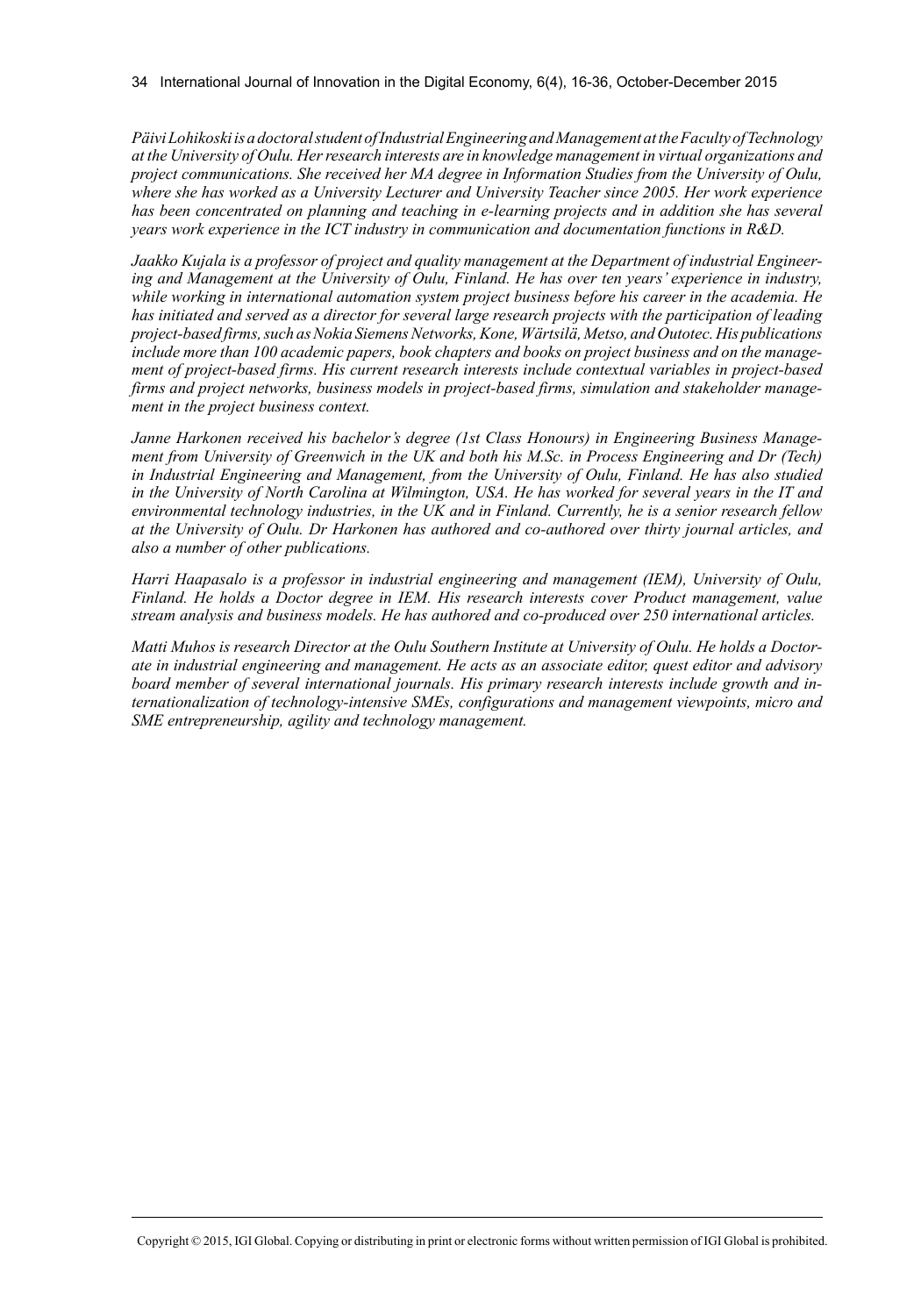# **APPENDIX 1**

*Table 5. Virtual communication survey results* 

| <b>Statement</b>                                                                                         | <b>Disagree</b><br>$\frac{6}{9}$ | Partly<br>disagree<br>$\frac{0}{0}$ | Partly<br>agree<br>$\frac{0}{0}$ | Agree<br>$\%$ |
|----------------------------------------------------------------------------------------------------------|----------------------------------|-------------------------------------|----------------------------------|---------------|
| My ICT (Information and Communication Technology)-skills<br>are sufficient for working in virtual teams. |                                  | 5                                   | 26                               | 67            |
| I have good communication skills in virtual environment.                                                 | $\theta$                         | 11                                  | 41                               | 48            |
| It is not a problem that I can't see facial expressions and<br>gestures in virtual meetings.             | 9                                | 30                                  | 41                               | 21            |
| Transferring advanced professional knowledge via ICT is not a<br>problem.                                | 11                               | 29                                  | 43                               | 18            |
| ICT tools support and make my work easier.                                                               | 2                                | 19                                  | 47                               | 32            |
| Virtual work environment enhances my job satisfaction                                                    | 11                               | 41                                  | 38                               | 10            |
| Managers perform efficiently in virtual meetings.                                                        |                                  | 32                                  | 47                               | 14            |